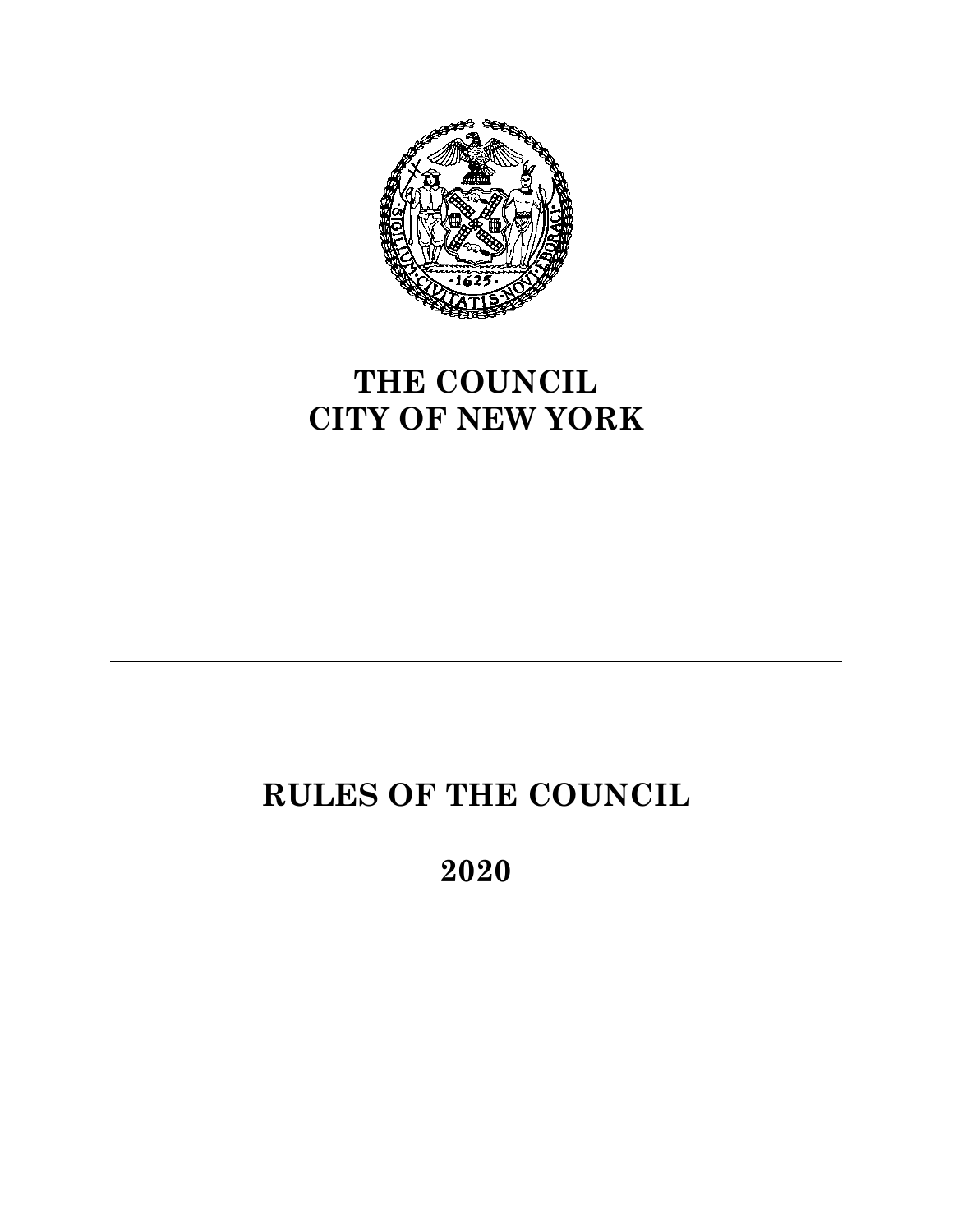# **TABLE OF CONTENTS**

| 2.65. Prohibition against using funds from operating expenses for certain advertisements -  4 |  |
|-----------------------------------------------------------------------------------------------|--|
| 2.70. Policies Prohibiting Discrimination and Harassment and Related Training - 4             |  |
|                                                                                               |  |
|                                                                                               |  |
|                                                                                               |  |
|                                                                                               |  |
|                                                                                               |  |
|                                                                                               |  |
|                                                                                               |  |
|                                                                                               |  |
|                                                                                               |  |
|                                                                                               |  |
|                                                                                               |  |
|                                                                                               |  |
|                                                                                               |  |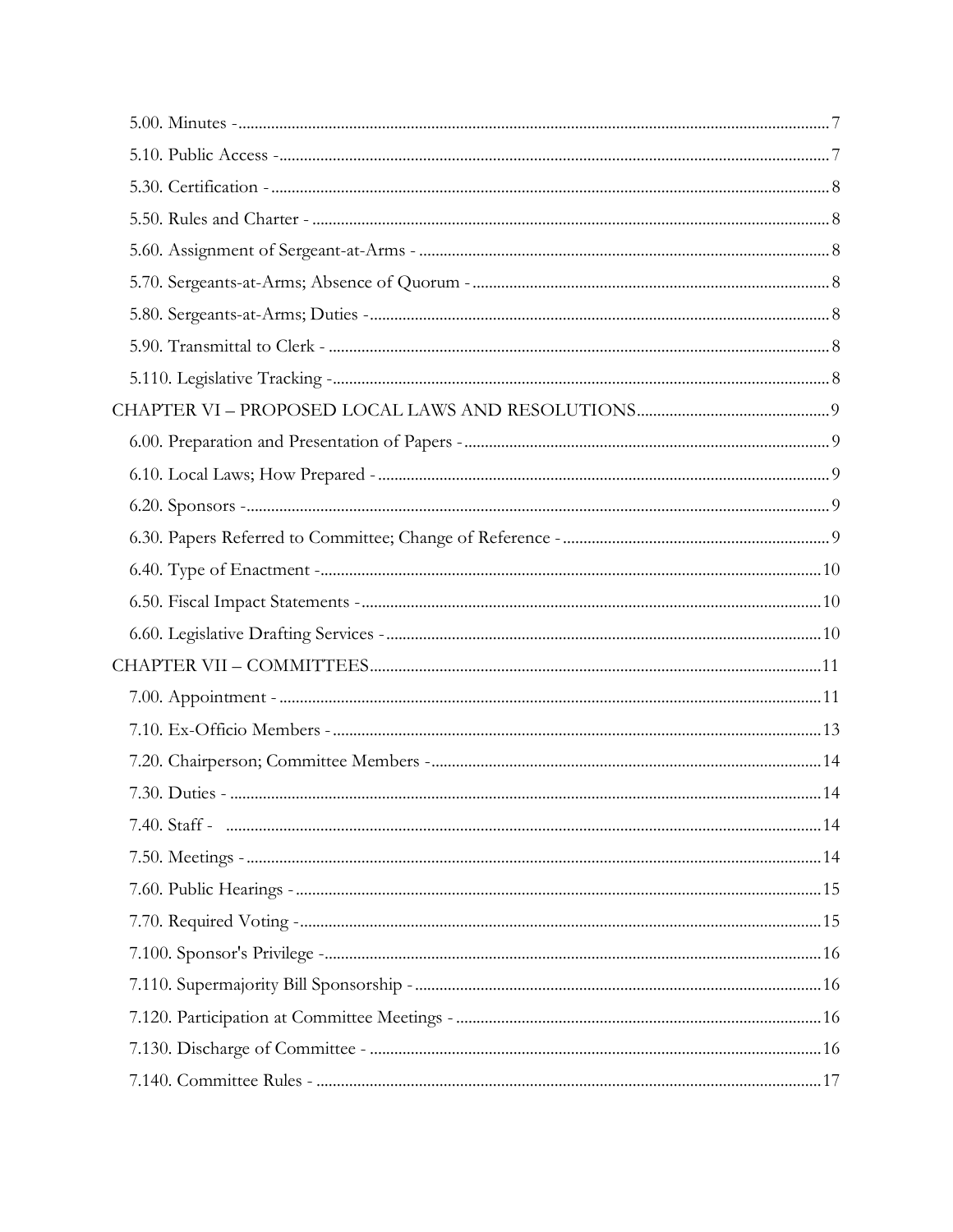| 8.21. Admission to the Committee Room During Stated and Special Meetings -  18 |  |
|--------------------------------------------------------------------------------|--|
|                                                                                |  |
|                                                                                |  |
|                                                                                |  |
|                                                                                |  |
|                                                                                |  |
| CHAPTER IX — GENERAL PROCEDURE FOR STATED MEETINGS AND COMMITTEE               |  |
|                                                                                |  |
|                                                                                |  |
|                                                                                |  |
|                                                                                |  |
|                                                                                |  |
|                                                                                |  |
|                                                                                |  |
|                                                                                |  |
|                                                                                |  |
|                                                                                |  |
|                                                                                |  |
|                                                                                |  |
|                                                                                |  |
|                                                                                |  |
|                                                                                |  |
|                                                                                |  |
|                                                                                |  |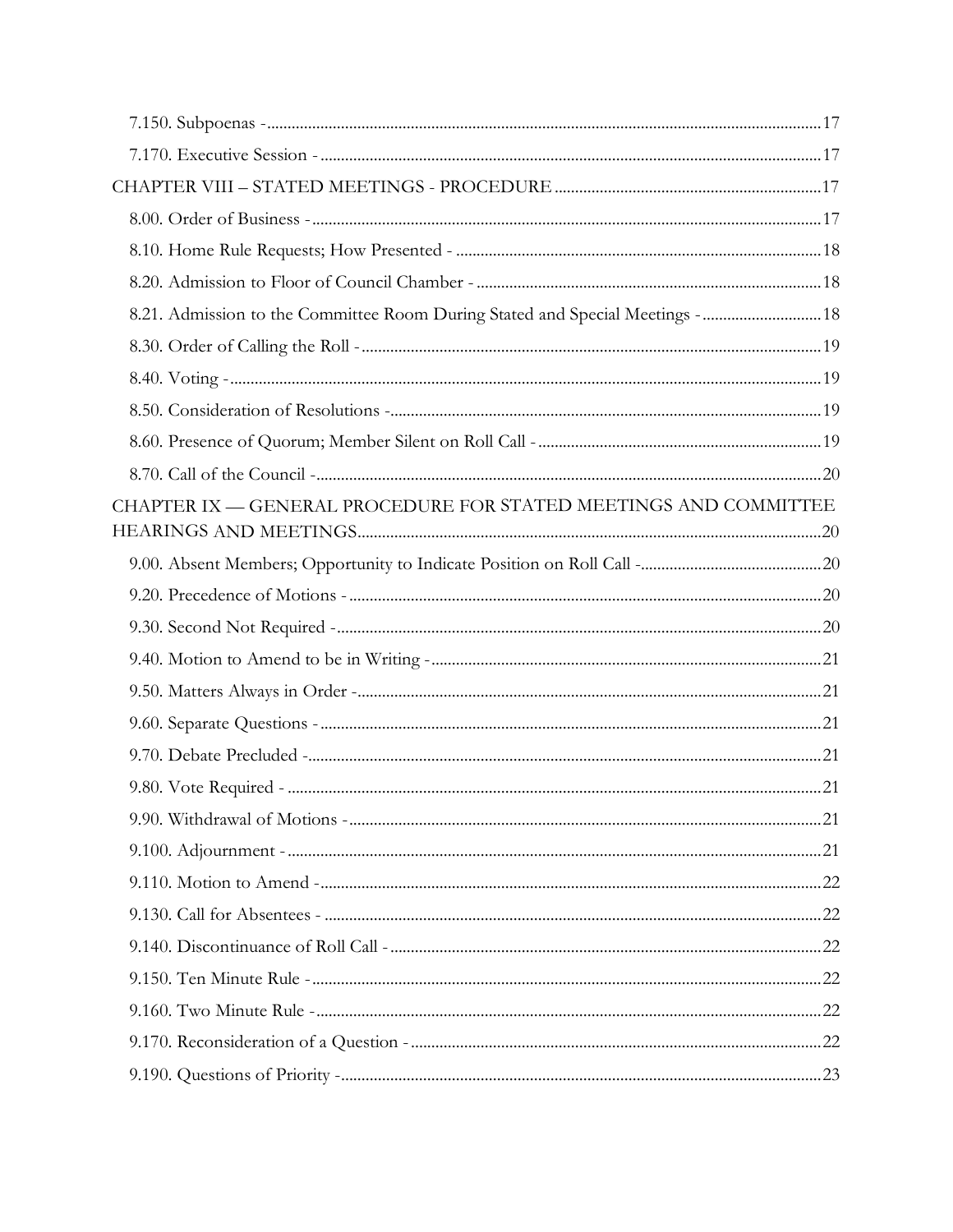| 10.60. Nominations, Appointments, Designations, Recommendations: Meetings - 24 |  |
|--------------------------------------------------------------------------------|--|
|                                                                                |  |
|                                                                                |  |
|                                                                                |  |
|                                                                                |  |
|                                                                                |  |
|                                                                                |  |
|                                                                                |  |
|                                                                                |  |
|                                                                                |  |
|                                                                                |  |
|                                                                                |  |
|                                                                                |  |
|                                                                                |  |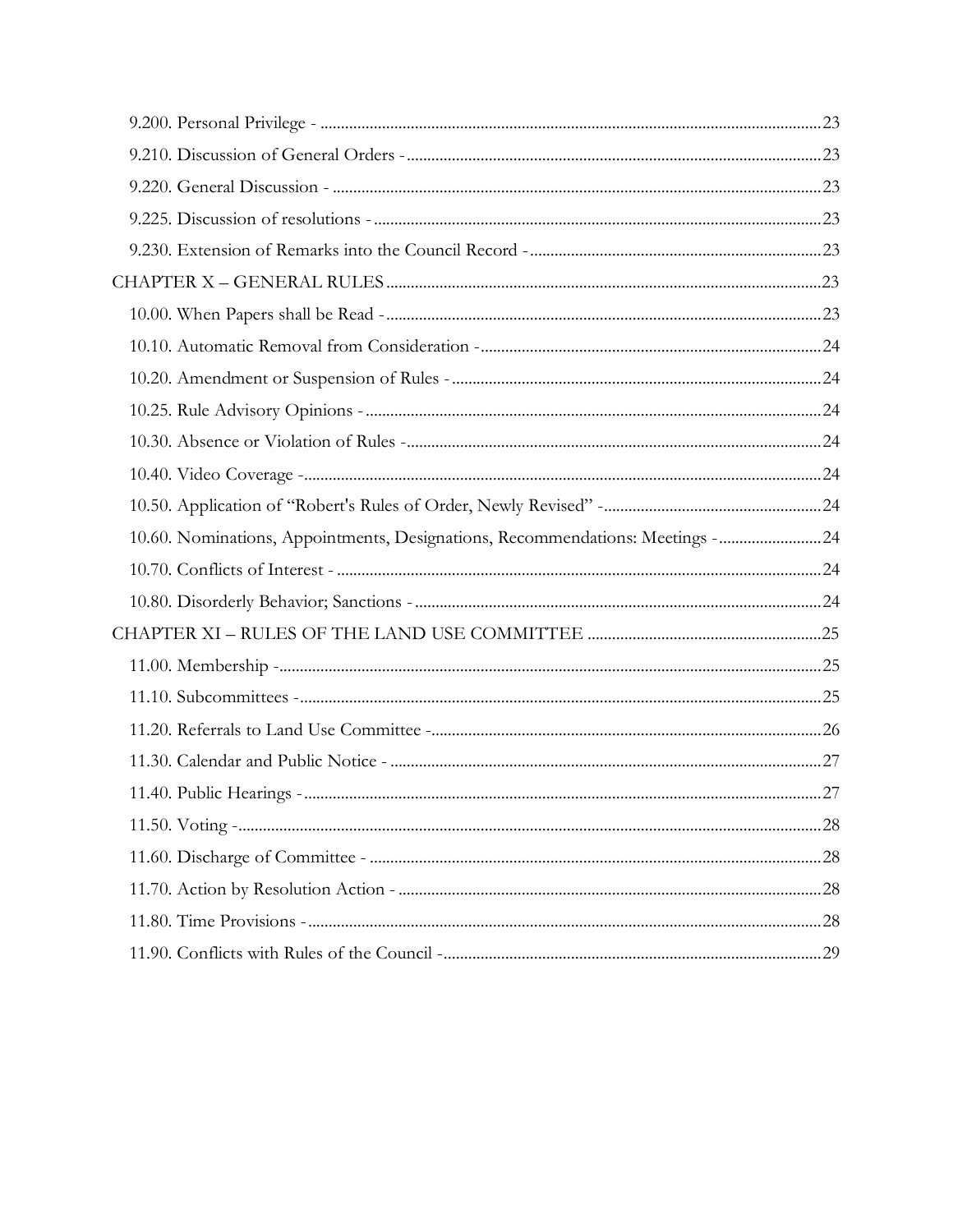# **RULES OF THE COUNCIL**

#### **CHAPTER I – MEETINGS OF THE COUNCIL**

<span id="page-5-1"></span><span id="page-5-0"></span>**1.00. Stated, Special -** The Council shall hold no less than two stated meetings a month, unless otherwise ordered, except during the months of July and August. Such meetings shall be called by the Speaker. The first meeting in each year shall be the Charter Meeting, and shall be held on the first Wednesday after the first Monday of January at noon.

The Council may adjourn to a day other than that of a stated meeting and notice thereof shall be given to each member and the public by the Legislative Document Unit at least 24 hours before the set time. Notice of such adjournment shall be given to the news media and shall be posted in a public location at City Hall.

A list of all items to be considered as a General Order by the Council at the stated or special meeting, together with copies of all such items, including memoranda in support or in opposition, if any, except for those items acted on by a committee convened on the day of or preceding a meeting of the Council, in which case copies of such items shall be made available as soon as practicable, and a list of titles of all proposed local laws and resolutions to be introduced at such meeting, where practicable, shall be provided to each member at least 36 hours prior to the call of all meetings.

#### **CHAPTER II – SPEAKER: AND OTHER OFFICERS**

<span id="page-5-3"></span><span id="page-5-2"></span>**2.00. Speaker; other Officers -** The Council shall elect from among its members a Speaker, and such other officers as it deems appropriate. During absences, the Speaker may designate, in writing, any member to perform the duties of the Speaker for that legislative day.

<span id="page-5-4"></span>**2.05. Speakers' Office -** No person, including but not limited to registered lobbyists, except Members of the Council and Council staff, shall be permitted access to the Speaker's Office, except in specific designated areas, except when such person is attending a scheduled meeting or a public event. Such designated areas shall be demarcated by the posting of signs or the placement of a gate.

<span id="page-5-5"></span>**2.10. Agenda -** The Speaker shall compile an agenda for each stated, charter and special meeting of the Council and shall provide each member with a copy thereof. The agenda shall include all vetoes, messages from the Mayor or other City, county and borough officials, departments and agencies, other petitions and communications, and reports of subcommittees, special and standing committees. All matters which have been considered by a committee and reported out favorably or with amendments shall be listed in a section devoted to General Orders. A list of introductions of local laws and, resolutions, submitted for consideration to the Council and referred to a committee at such meeting, where practicable, shall be annexed. General Orders are those proposed local laws, resolutions or other items of unfinished business requiring no further action by the Council, except to vote thereon. In the event any matters on the General Order Calendar of a particular meeting are not acted upon, they shall be continued on the agenda at the next meeting, and each succeeding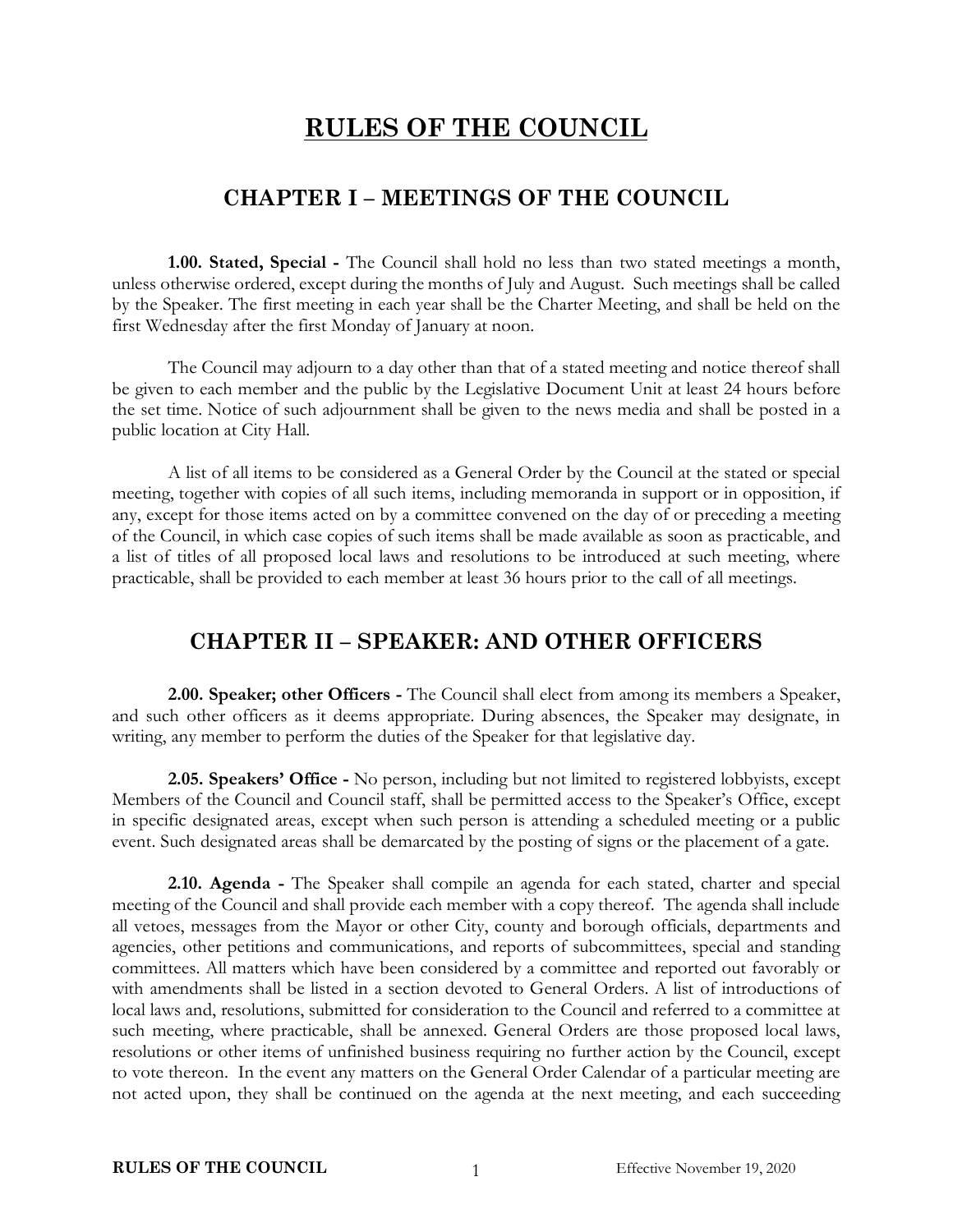meeting until final action is taken.

<span id="page-6-0"></span>**2.15. Attendance Policy -** The Speaker shall formulate an attendance policy for committee, stated, charter, and special meetings.

<span id="page-6-1"></span>**2.20. Council Chamber -** The use of the Council Chamber, Council Committee Room and all other space used for the purpose of conducting Council business shall be within the jurisdiction of the Speaker, unless otherwise ordered by the Council.

<span id="page-6-2"></span>**2.25. Council Lounge -** No person, including but not limited to registered lobbyists, except Members of the Council and Council staff, shall be permitted access to the Council Lounge, except that persons other than Council Members and Council staff may be granted admission for the purpose of attending meetings with Members or public events. Notice of such meetings with individual Council Members shall be provided to the Sergeant-at-Arms in advance by such Member to the extent practicable, indicating the name(s) of the attendees.

<span id="page-6-3"></span>**2.30. Committee of the Whole -** The Speaker may, at any time, convene the Committee of the Whole and shall provide each member and the public with notice of such meeting together with a schedule of those items to be considered as far in advance of such meeting as is practicable. When the Council convenes as a Committee of the Whole, the Speaker shall be chairperson of such Committee. Notice of such meeting shall be given to the news media and shall be posted in a public location at City Hall.

<span id="page-6-4"></span>**2.40. Personnel and Fiscal Reports -** The Speaker shall provide to each member an annual report, which may be included as part of the annual accounting of the Council's actual expenditures required by this rule, detailing the names of all individuals receiving compensation for work performed for the Council, its members or any of its committees, the amount of such compensation for Central staff only, and a title and job description (including identification of the function or division of the Council to which the individual is assigned). The Speaker shall publish an annual accounting of the Council's actual expenditures by September 30 of each year, which covers the previous fiscal year, and which is sufficiently detailed to indicate the positions and purposes which have been funded as well as the activities and categories of materials and supplies purchased. Such accountings shall be accompanied by a summary description specifying, at a minimum, the amounts devoted to the following functions and divisions of the Council: the divisions responsible for the budget and fiscal analysis, the Council's role in the land use process, legislative drafting, and legal services; the Council press office; each committee; the Sergeant at Arms and other security functions; each member's office; the Speaker's staff, including all amounts paid to all consultants as well as the functions of such consultants; and any changes in each of these amounts, other than changes in compensation of members of Central staff, from the Council budget adopted for the fiscal year covered by such accounting.

**2.45. Procurement Procedures - a.** The Speaker shall establish procurement procedures that shall apply to all Council members and Council employees, so as to ensure efficiency, cost control and avoid conflicts of interest in the procurement process. All Council members and Council employees shall be required to comply with the procurement procedures established by the Speaker, as well as any related requirements for training set by the Speaker. The Speaker shall make available to all Council Members and Council employees a copy of such procedures and any changes thereto.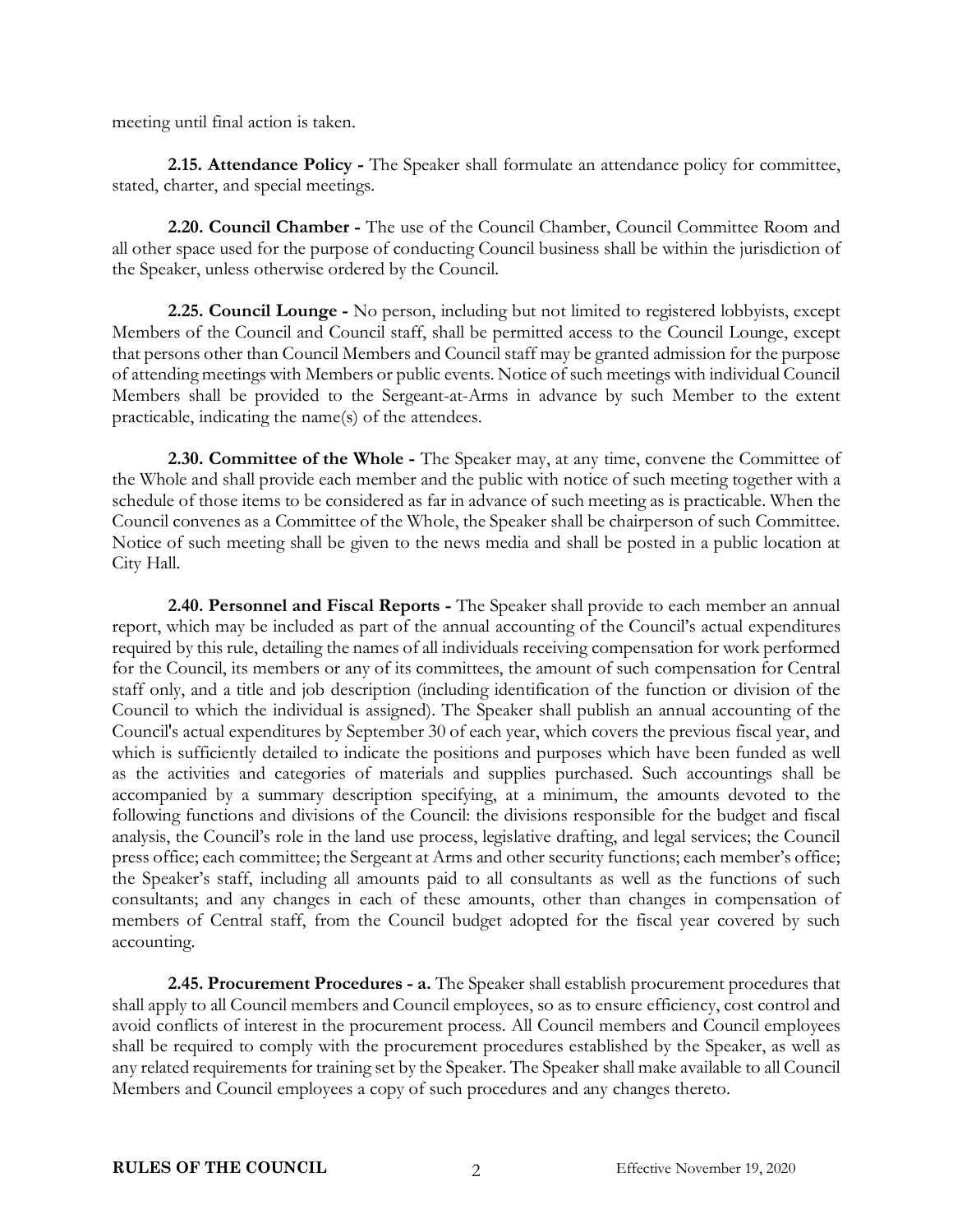b. The procurement procedures set by the Speaker shall take effect immediately.

<span id="page-7-0"></span>**2.50. Proposed Council Budget -** The Speaker shall provide to members copies of the proposed budget of the Council for the following year as soon as practicable. Such proposed budget shall include, at minimum, the amounts devoted to the following functions and divisions of the Council: the divisions responsible for the budget and fiscal analysis, the Council's role in the land use process, legislative drafting, and legal services; the Council press office; each committee; the Sergeant at Arms and other security functions; each member's office; and the Speaker's staff, including all amounts paid to all consultants as well as the functions of such consultants.

<span id="page-7-1"></span>**2.55. Discretionary Funding - a.** The Speaker shall establish a policy to ensure the integrity and transparency of the Council discretionary funding process. Such policy shall require that all organizations that wish to be considered for discretionary funding from the expense budget or for discretionary funding from the capital budget for a "non-City capital project" shall file an application with the Council or relevant City offices and/or agencies. For the purposes of this rule, a "non-City capital project" is a project for which the applicant organization is required to submit a Capital Funding Request Form for Not-for-Profit Organizations. Applications for discretionary funding from the expense budget or for discretionary funding from the capital budget for a non-City capital project shall be reviewed by the Council and/or relevant City offices and/or agencies to ensure that they are legally eligible to receive the City funds, are capable of providing the services for which they seek funding, are seeking funding for a public purpose, and are in compliance with all applicable laws and regulations. All expense applications received by the Council shall be made available to the public in a searchable on-line database in summary form. All allocations for discretionary funding from the expense budget or for discretionary funding from the capital budget shall be made available to the public in a searchable on-line database and in a downloadable, machine-readable format. All organizations that receive discretionary funding from the expense or capital budgets shall be required to complete a brief summary of how they have utilized such awarded funds.

In addition, such policy shall require completion of conflicts of interest disclosure/certification forms as specified by the Speaker from (i) all organizations seeking discretionary funding from the expense budget or discretionary funding from the capital budget for a non-City capital project, (ii) all Council Members sponsoring discretionary funding allocations and (iii) all Council Members prior to voting to designate discretionary funds. Such disclosure/certification forms shall contain either disclosure of any relationship between an organization and applicable City officials and associated persons or firms so that a determination may be made as to whether funding such organization is consistent with the City's Conflicts of Interest Laws and if so whether disclosure is necessary, or a certification that no such relationships exist.

**b.** Allocation of discretionary funds from the expense budget or discretionary funds from the capital budget for a non-City capital project, designation of recipients of discretionary funds from the expense budget or discretionary funds from the capital budget for a non-City capital project, and delineation of the uses of such funds shall be made solely through the budget adoption or modification process or through a discretionary funding transparency resolution. All such funds shall be distributed between and among sponsoring Council Members for allocation pursuant to a publicly disclosed formula that allocates funds either equally among members, or based upon publicly available data about differences between districts, or some combination thereof. The Speaker shall be responsible for proposing no more than one half of all dollars allocated by the Council discretionary expense funding process.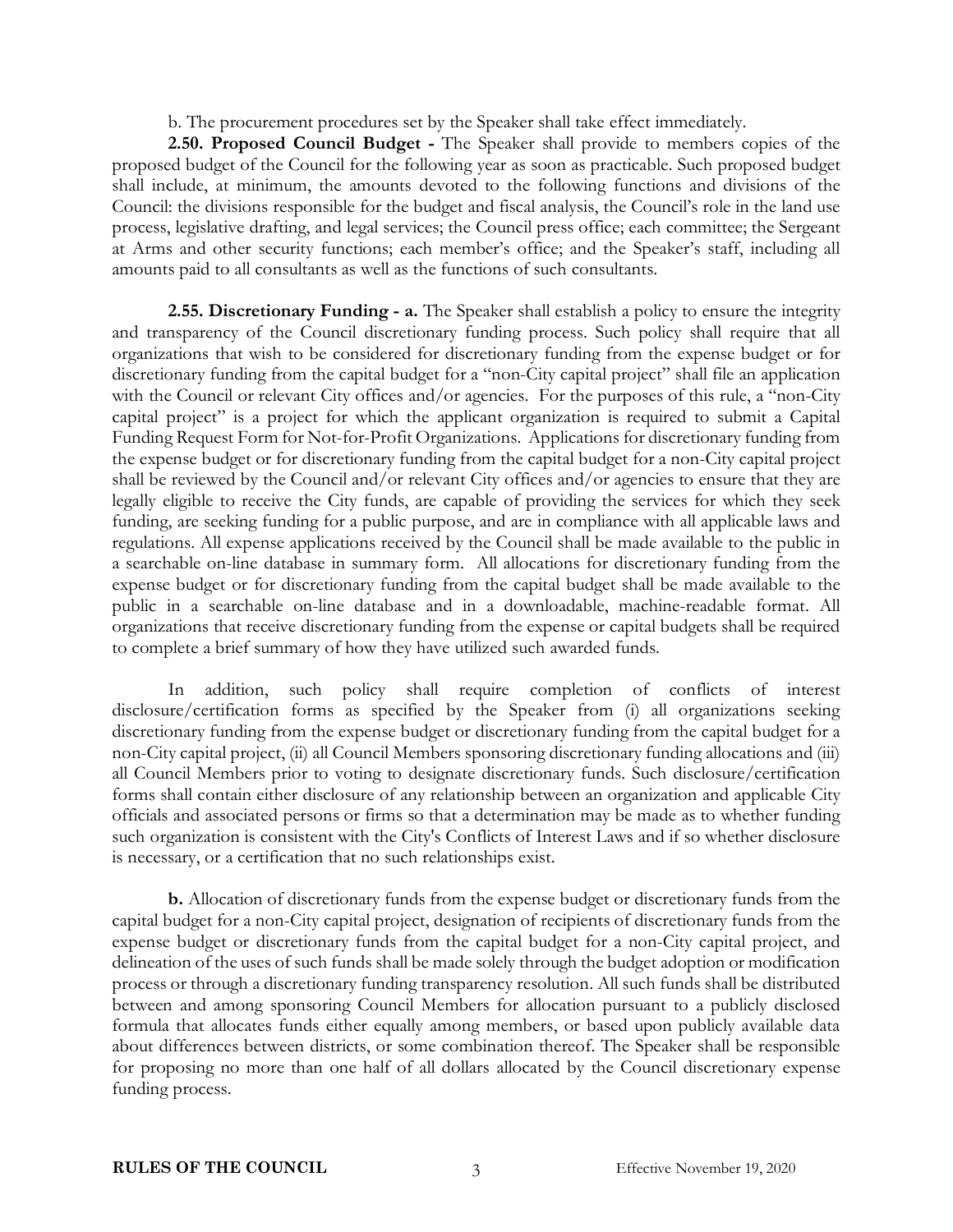<span id="page-8-0"></span>**2.60. Council Members' Operating Expenses -** The amounts allocated in the Council budget for the operation of individual members' offices shall be the same for each member. The Speaker may not reduce such amount for any member unless all members are subject to the same reduction. The Speaker may not supplement the amount available to any member through direct or indirect payment, provided that the Speaker may, with notice to all members, supplement the amount available to an individual Councilmember in cases of special need. It is the intent of the body that the total amount allocated for the operation of individual members' offices shall be reasonable in proportion to the amount allocated for central staff.

<span id="page-8-1"></span>**2.65. Prohibition against using funds from operating expenses for certain advertisements - a.** No city funds appropriated to the Council ("Council funds") shall be used by a Council Member for the purchase of advertisements in an organization's journal or bulletin in print or other form; provided, however, that for purposes of this rule, a publication of an organization that is published at least quarterly and is distributed beyond the membership of the organization to the general public shall not be deemed a journal or bulletin.

**b.** No Council funds shall be used by a Council Member for the purchase of any advertisement published or broadcast in any print, radio or television or other electronic media that (i) does not solely consist of informational or educational content relating to a governmental function or a governmentsponsored event or (ii) contains any seasonal or holiday greeting or message or any congratulatory or commemorative message or (iii) contains a Council Member's likeness, picture or voice.

**c.** The Council shall only approve the purchase of advertisements that comply with the provisions of this rule and such payment shall only be made after a copy of such advertisement (or a detailed description of any such advertisement if not in print form) is provided to the Speaker's designee together with the invoice for such purchase.

<span id="page-8-2"></span>**2.70. Policies Prohibiting Discrimination and Harassment and Related Training - a**. The Speaker shall establish a policy or policies prohibiting workplace discrimination and harassment, including sexual harassment, for the Council, which shall apply to all Council Members, their staff and Council central staff. All Members, their staff and Council central staff shall be required to comply with the requirements of such policy or policies, including the requirements for related training. The Speaker shall provide all Members, their staff and Council central staff with a copy of such policy or policies and any changes thereto.

**b**. The Speaker shall require mandatory annual participatory interactive training for all Members, their staff and Council central staff as outlined in the policy or policies established pursuant to rule 2.70a.

<span id="page-8-3"></span>**2.75. Assessment and Reporting - a**. The Speaker shall formulate a recurrent risk factor review plan to assess and address potential risk factors associated with workplace sexual harassment, such as a homogenous workforce, language differences in the workplace, a workforce having significant power disparities and isolated and decentralized workplaces. The process herein shall commence immediately, recur periodically and cease January 31, 2022.

**b.** The Speaker shall publish an annual report within the Council for the first Stated meeting in February disclosing complaints of workplace sexual harassment, as defined by the Council's policy or policies prohibiting discrimination and harassment established pursuant to rule 2.70a. Such report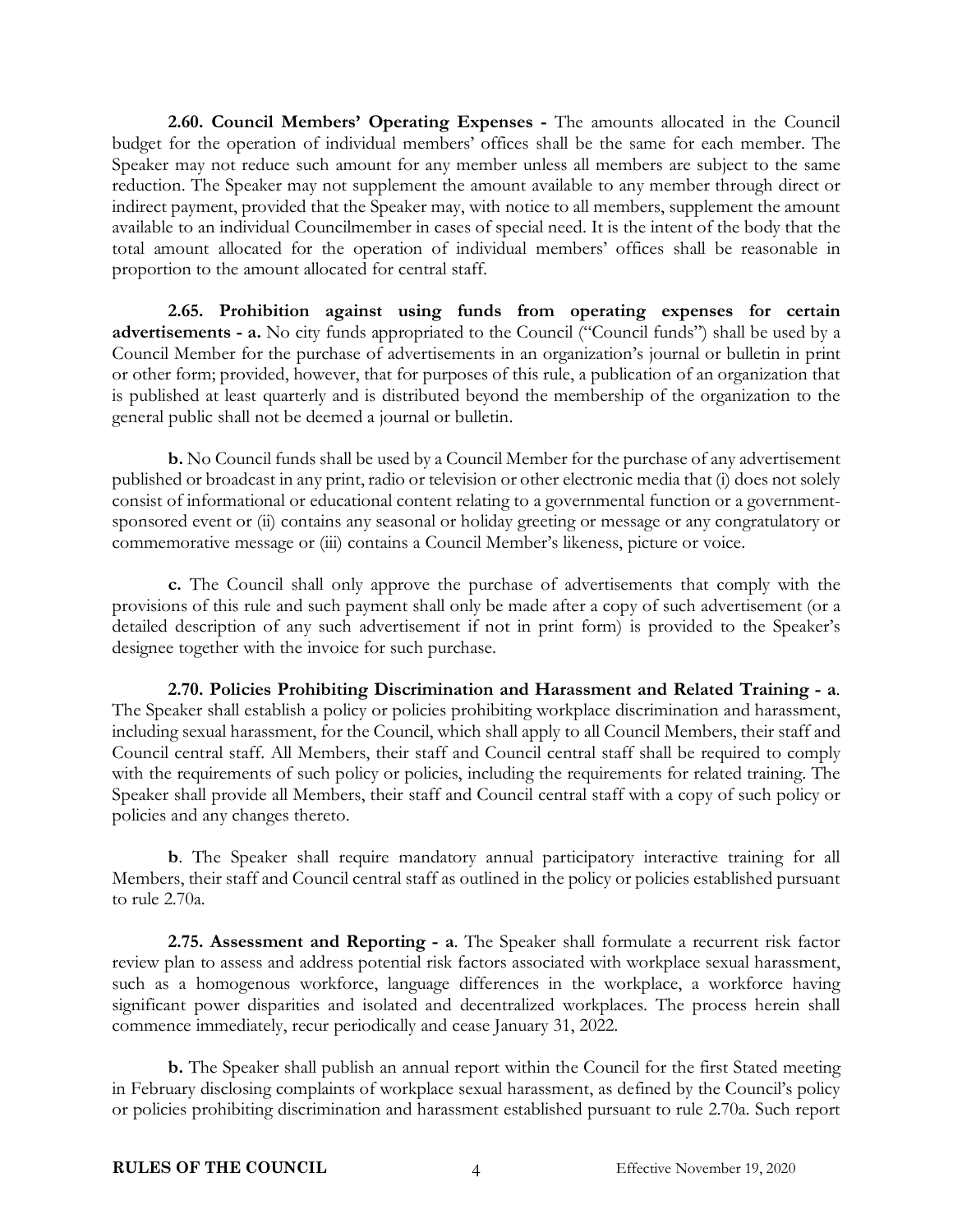shall track for each preceding calendar year the number of complaints alleging workplace sexual harassment and the dispositions of such complaints. The annual report shall not contain any personally identifiable information.

**c.** The Speaker shall distribute a discrimination and harassment climate survey. Such survey shall gauge whether Council staff are familiar with the Council's policy or policies prohibiting discrimination and harassment, consider their workplace safe and free from violations of the Council's policy or policies and believe that the Council protects the rights of its employees to pursue their duties in a respectful workplace. The climate survey shall assess whether Council staff have witnessed or experienced workplace discrimination or harassment as described by the Council's policy or policies and whether they understand Council reporting and complaint procedures. The climate survey shall also gauge whether Council staff believe discrimination or harassment is, or would be, tolerated by the Council. For supervisors and managerial employees, the climate survey shall prompt whether such supervisors and managerial employees are knowledgeable about their responsibilities with respect to the prevention of conduct prohibited by the Council's policy or policies prohibiting discrimination and harassment. The climate survey shall also prompt whether such supervisors and managerial employees are knowledgeable about the measures they may take to address complaints. Information concerning demographic variables, including, but not limited to, race, ethnicity, gender, sexual orientation and age, shall be solicited from survey respondents. Survey respondents may provide such demographic information, in full or in part, at their discretion.

By the close of the first year of the term, the Speaker shall disseminate the climate survey. By the close of the second year of the term, the Speaker shall assess the climate survey results, and, in response, determine and implement a preemptive action plan to create a discrimination-free and harassment-free workplace, as set forth in the Council's policy or policies established pursuant to rule 2.70a. By the close of the third year of the term, the Speaker shall refine and redistribute the climate survey. By the end of the term, the Speaker shall assess the recent climate survey results, and, in response, recommend a successive preemptive action plan. By the end of the first year of the ensuing term, and every four years thereafter, the Speaker shall address the preceding Speaker's recommendations, disseminate a climate survey, assess the climate survey results, and, in response, determine and recommend a preemptive action plan for the next Speaker. Based on each assessment and determination, the Speaker shall update the Council's policy or policies prohibiting discrimination and harassment, as necessary, established pursuant to rule 2.70a.

In the event a Speaker's term is fewer than four years, the subsequent Speaker shall maintain the four-year climate survey schedule delineated herein for the remainder of the unexpired term. In the event of two consecutive 2-year terms, the Speaker of the first term shall initiate and conclude the steps delineated herein for the first two years of a regular four-year term. The Speaker of the second term shall initiate and conclude the steps delineated herein for the final two years of a regular fouryear term.

<span id="page-9-0"></span>**2.80. Qualification of Council Members -** Council Members, as public officers, must meet the qualifications of Section 3 of the New York State Public Officers Law in order to hold public office. In addition, Section 30 of such law sets forth provisions governing the creation of vacancies in public office. The Committee on Rules, Privileges and Elections shall have jurisdiction over these matters. The Committee, or staff of the Committee acting under its direction, shall request such information as is reasonably necessary to review the qualifications of Council Members-elect. In addition, the Committee may determine whether particularized review of qualifications of a Council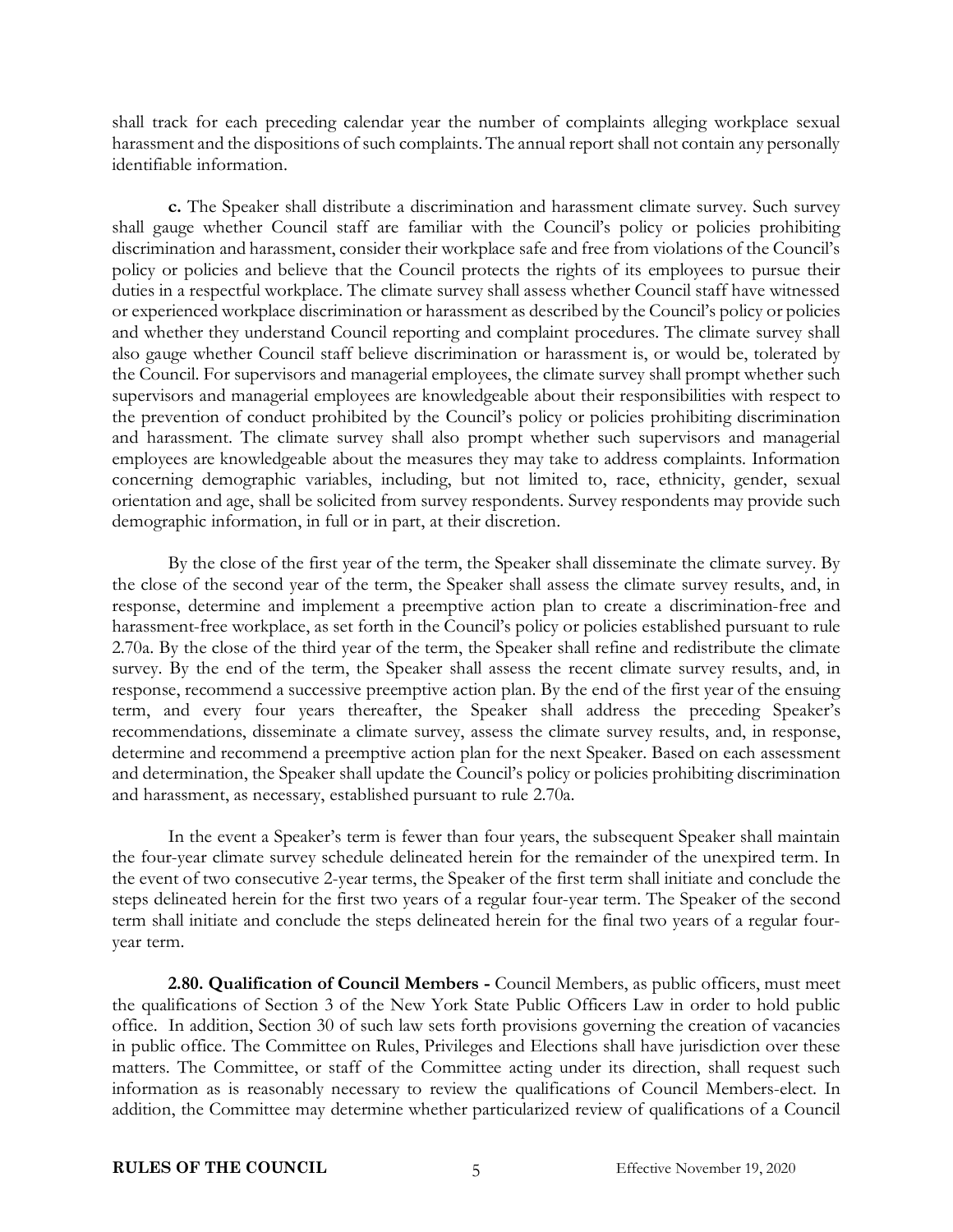Member-elect or eligibility to serve of a Council Member is appropriate based upon information submitted or otherwise available to the Committee, or based upon failure to submit information requested in accordance with the preceding sentence. In the event that such a particularized review is conducted, the Council Member-elect, or Council Member, shall be afforded the right to be heard. If the Committee believes that a Council Member-elect should not be seated, or that a Council Member is not eligible to serve in public office, due to failure to meet the qualifications of the Public Officers Law or due to the creation of a vacancy pursuant to such law, the Committee will recommend appropriate action to the full Council. The record of the proceedings before the Committee on the matter shall be made available to the members of the Council before any such action is taken by the full Council.

<span id="page-10-0"></span>**2.85. Outside Earned Income -** Members may not receive outside earned income. Outside earned income means income other than the Council salary and benefits of a member, except that such term does not include (1) investment income, including but not limited to interest, dividends, rents, annuities and capital gains; (2) compensation for personal services actually rendered before the adoption of this rule or before such individual became a member; (3) income received from a pension or retirement account, or from social security; (4) copyright royalties received under usual and customary contractual terms; (5) compensation for speaking engagements or artistic performance, with advance approval by the conflicts of interest board; (6) income received for teaching a course of instruction at an established academic institution for which students receive credit, so long as such compensation does not exceed that normally received by others at the institution for a comparable type and amount of instruction; and (7) with advance approval by the Office of General Counsel, minimal earned income from activity involving only a limited time commitment, and which does not interfere with the performance of official duties. Any income received by a member shall be subject to the requirements of chapter 68 of the charter. Until January 1, 2018, the provisions of this rule do not apply to any member who submits a letter to the Speaker no later than March 1, 2016 stating that such member has received outside income during the Council's 2014-2017 session and intends to continue to receive outside earned income.

#### **CHAPTER III PRESIDING OFFICER**

<span id="page-10-2"></span><span id="page-10-1"></span>**3.00. Who Presides -** The Speaker shall be the presiding officer of the Council and may at his or her discretion designate an Acting President Pro Tempore who shall chair all stated, charter and special meetings. The Speaker shall call the Council to order and the Acting President Pro Tempore, except in the absence of a quorum, shall proceed to business in the manner prescribed by these Rules. Only in the event the Speaker is no longer a member of the Council, the City Clerk shall act as the presiding officer for the Charter meeting of a new session. The City Clerk shall call the meeting to order, read into the record communications, including the certification of newly elected members from the Board of Elections, call the roll, seek nominations for Speaker and manage any debate thereon, close nominations, call for a vote on such nominations and announce the new Speaker. Once elected, the new Speaker shall become the presiding officer.

<span id="page-10-3"></span>**3.10. Order, Decorum -** The presiding officer shall preserve order and decorum. In the event of disturbance or disorderly conduct in the Chamber, lobby or gallery, the presiding officer may cause the same to be cleared.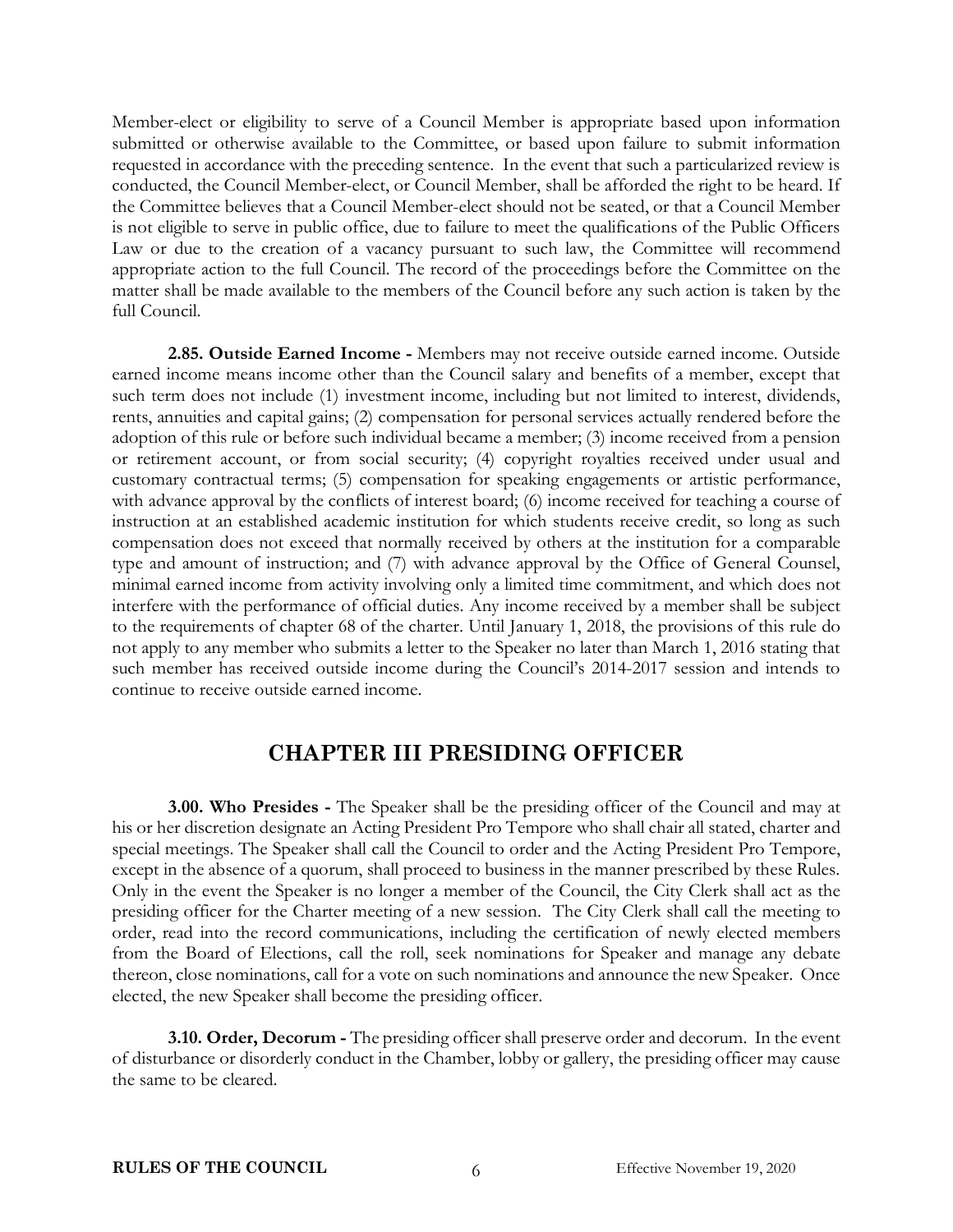<span id="page-11-0"></span>**3.15. Prohibition on the Use of Mobile Telephones -** The Council prohibits the use of all mobile telephones during the course of Stated Meetings. The presiding officer shall enforce this Rule by directing that all mobile telephones be silenced or placed on vibrate at the start of the Stated Meeting and that they not be in use on the floor until the conclusion of the meeting.

<span id="page-11-1"></span>**3.20. Call of Members to Order -** Members, when called to order by the presiding officer, shall thereupon take their seats and the presiding officer's ruling that a member is out of order shall be subject only to the right of appeal.

<span id="page-11-2"></span>**3.30. Appeals -** Any member may appeal to the Council from a ruling of the presiding officer and the member making the appeal may briefly state the reason for same, and the presiding officer may briefly explain such ruling. There shall be no debate or explanation of voting on the appeal and no other member shall participate in the discussion except for the Majority Leader and Minority Leader, or the designee of each. The presiding officer shall then ask the question, "Shall the decision of the presiding officer be sustained?", and if a majority of the members present vote in the affirmative, the decision of the presiding officer shall be sustained; otherwise the decision of the presiding officer shall be overruled.

#### **CHAPTER IV – MAJORITY AND MINORITY LEADERS**

<span id="page-11-4"></span><span id="page-11-3"></span>**4.00. Majority Leader -** The Majority Leader shall be a member of the political party with the greatest number of members in the Council. During absences, the Majority Leader shall designate, in writing, any member of the majority party to perform the duties of the Majority Leader for that legislative day.

<span id="page-11-5"></span>**4.10. Minority Leader -** The Minority Leader shall be chosen by the members of the Council of the political party with the greatest number of members in the Council after the majority party. During absences, the Minority Leader shall designate, in writing, any member of such minority party to perform the duties of the Minority Leader for that legislative day. The Minority Leader may appoint such party officers as he or she deems appropriate.

### **CHAPTER V – CLERK AND STAFF – DUTIES**

<span id="page-11-7"></span><span id="page-11-6"></span>**5.00. Minutes -** The Legislative Document Unit shall prepare and make available on the Council's website minutes containing the proceedings of each meeting and accurate records of the members actually in attendance. All papers submitted shall constitute a part of the proceedings of each meeting.

<span id="page-11-8"></span>**5.10. Public Access -** The Office of the Speaker shall keep accurate records of the meetings of the committees of the Council, including the members present, committee reports, a description of each matter considered, the plain language summary and fiscal impact statement accompanying each proposed local law or resolution, the names of witnesses appearing before the committee and copies of their written testimony, when submitted. Such materials shall be open to public inspection free of charge and copying at reasonable fees at such times as is practicable. Proceedings and records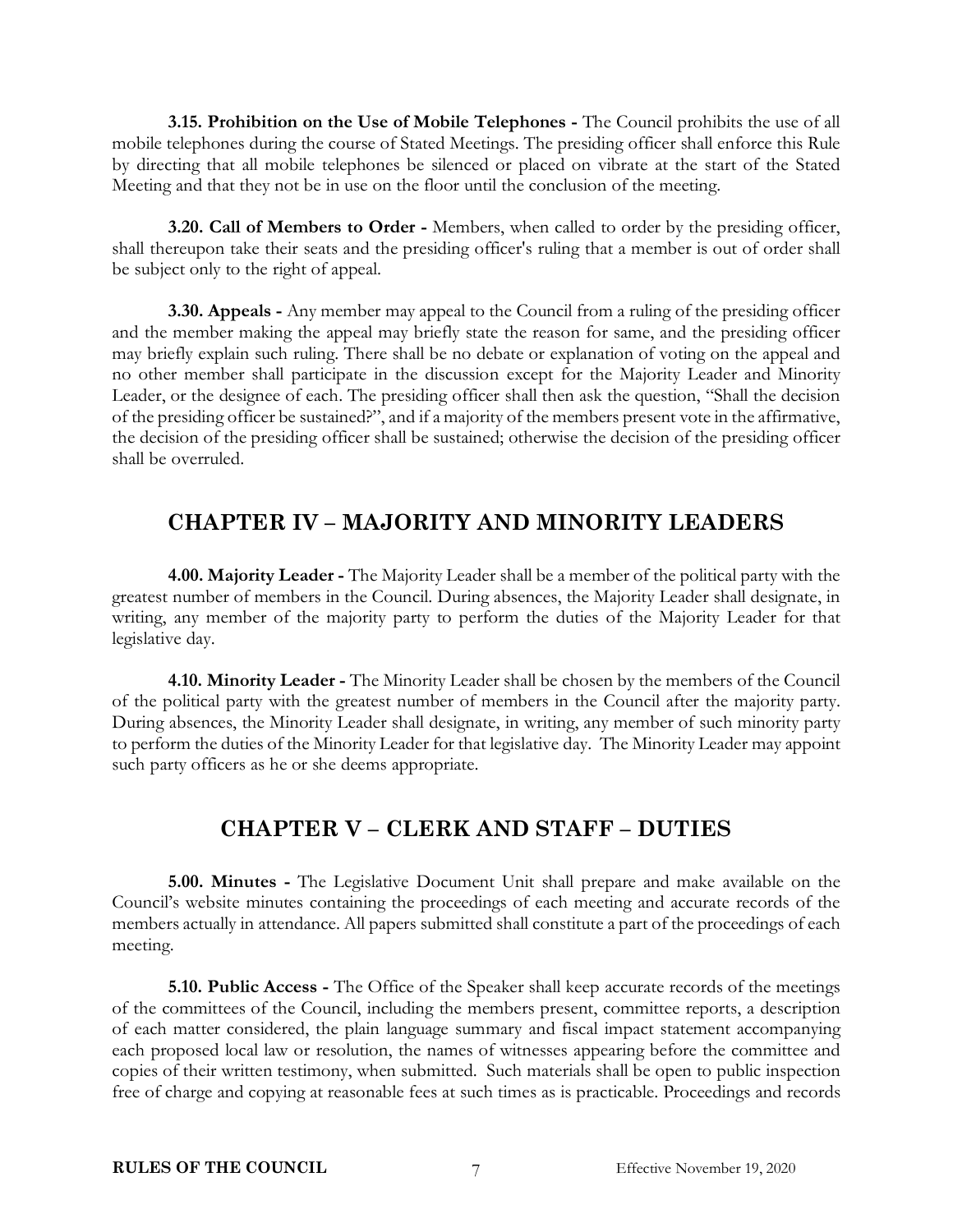of the Committee on Standards and Ethics shall be privileged and confidential. Any person requesting copies of such materials shall set forth in writing a specific description of the material sought which shall be submitted to the Office of the Speaker. A complete transcript of each committee meeting shall be available for public inspection at the Office of the City Clerk, Clerk of the Council, free of charge within sixty days of such meeting. The Speaker shall develop a Public Technology Plan for improving public access to Council materials and meetings, and shall periodically update such Plan as necessary.

<span id="page-12-0"></span>**5.30. Certification -** The certificate of the Clerk of the Council shall be attached to every proposed local law or resolution to the effect that the same has been duly passed by a vote, as required by the provisions of the New York City Charter. The Legislative Document Unit shall transmit the proposed local law or resolution to the Mayor.

<span id="page-12-1"></span>**5.50. Rules and Charter -** The Legislative Document Unit shall make available on the Council's website and furnish to each member a copy of the Rules of the Council as prepared and printed under the direction and supervision of the Committee on Rules, Privileges and Elections and shall make available a copy of "Robert's Rules of Order, Newly Revised" and the City Charter.

<span id="page-12-2"></span>**5.60. Assignment of Sergeant-at-Arms -** The Speaker shall assign to the Sergeant-at-Arms and Assistant Sergeant-at-Arms, their respective duties and stations except as otherwise provided in these Rules.

<span id="page-12-3"></span>**5.70. Sergeants-at-Arms; Absence of Quorum -** If a number less than a quorum shall convene, the presiding officer may send the Sergeants-at-Arms for the absent members.

<span id="page-12-4"></span>**5.80. Sergeants-at-Arms; Duties -** The Sergeants-at-Arms shall be in constant attendance at all sessions of the Council, and, under the direction of the presiding officer, shall aid in enforcing order on the floor, in the gallery, in the lobbies and in the rooms adjoining the Chamber, and also see that no person remains on the floor, unless entitled to the privileges of the same. They shall also place on the desks of the Acting President Pro-Tempore and other members, before each meeting, the journals containing the Proceedings of the Council, the calendars and agendas provided for in these Rules, papers and the proposed local laws and resolutions.

<span id="page-12-5"></span>**5.90. Transmittal to Clerk -** The Legislative Document Unit shall furnish to the Clerk of the Council copies of all agendas, calendars, adopted local laws and resolutions.

<span id="page-12-6"></span>**5.110. Legislative Tracking -** The Office of the Speaker shall make available on the internet for use by the public a legislative tracking database containing the number, text, sponsorship and status of all proposed local laws and resolutions, committee reports, agendas, calendar, hearing testimony, transcripts, videos, committee assignments, voting records of members and other associated materials in the public record that can practicably be made available. All proposed local laws and resolutions in the public record as well as any information associated with each proposed local law or resolution available through the database will be provided to the general public in a machine-readable format at no cost and without restriction as soon as practicable, in order to facilitate public engagement with the Council through the use of third-party software.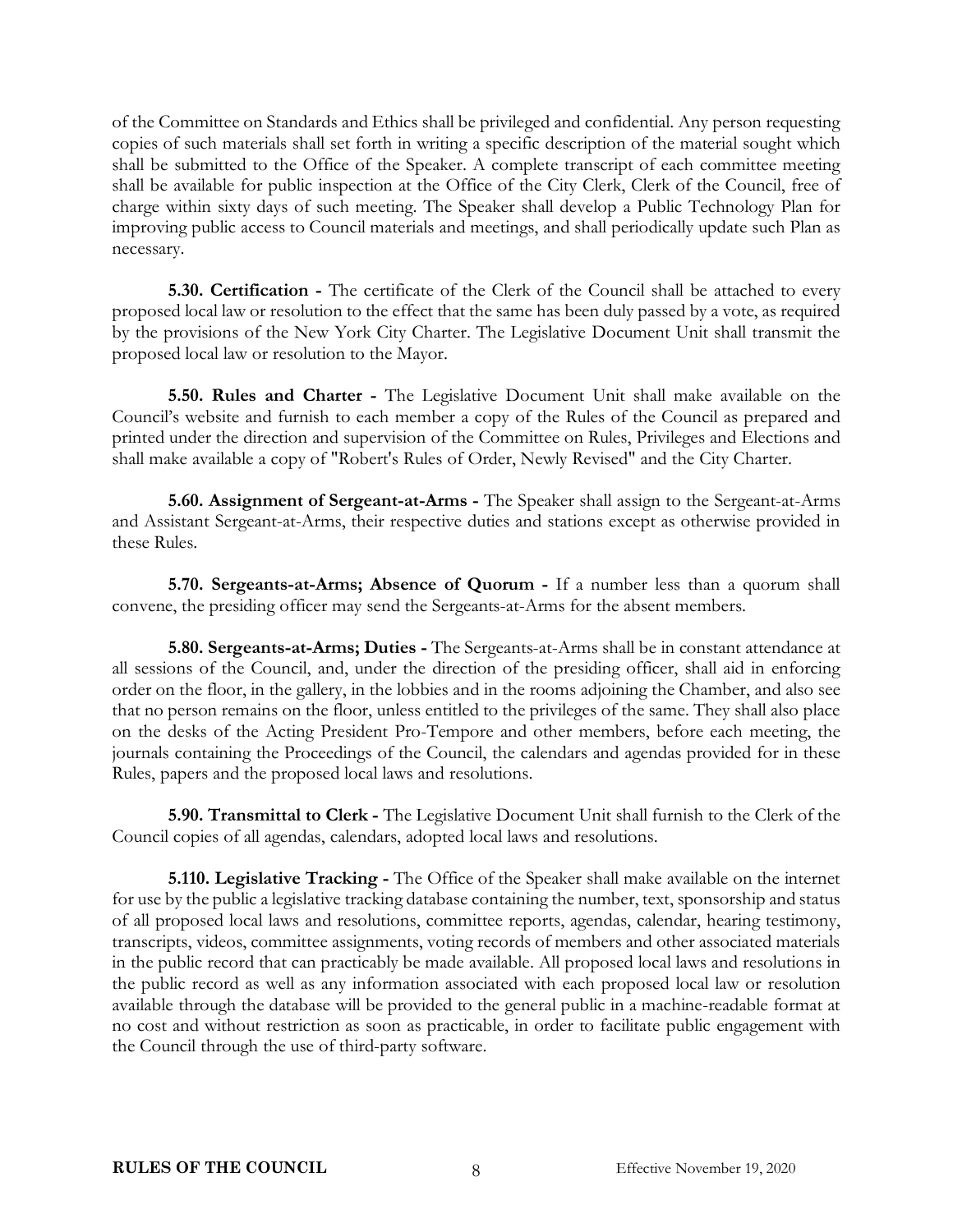# <span id="page-13-0"></span>**CHAPTER VI – PROPOSED LOCAL LAWS AND RESOLUTIONS**

<span id="page-13-1"></span>**6.00. Preparation and Presentation of Papers -** The word paper when used herein shall include all local laws, resolutions, petitions, communications from City, county and borough offices and reports which may be proposed to the Council for action. All papers other than committee reports shall be presented in writing, endorsed with the name of the introducer or originator, and with the exception of committee reports, must be deposited with the Office of the Speaker before 1 p.m., at least three business days, excluding municipal holidays preceding the meeting day.

The style of local laws shall be "Be it enacted by the Council as follows." Every local law shall embrace only one subject. The title shall briefly refer to the subject matter.

Every other paper shall be endorsed with a short statement of its subject matter. All proposed local laws and resolutions are to be assigned a chronological introduction or resolution number and shall appear on the agenda in alphabetical order according to the name of the first-named prime sponsor, except that the Speaker's name shall appear first. If amended, the number of the proposed local law or resolution shall be followed by a designation beginning with the letter A, and continuing sequentially through the alphabet with each amended version.

<span id="page-13-2"></span>**6.10. Local Laws; How Prepared -** A local law amending or repealing any existing law shall contain in brackets the part repealed and the new part to be inserted shall be underscored. When any such local law is printed in the Minutes, the part repealed shall be in brackets and the new part shall be in italics instead of being underscored. All local laws presented, whether new or of an amendatory nature, shall state specifically the section of the law to be added, amended or repealed. The latest draft of the proposed local law shall contain in the lower left corner the date and time of the most current version. Committee staff shall be responsible for transmitting such version to Members for consideration, and to post on the web site.

<span id="page-13-3"></span>**6.20. Sponsors - a.** The first-named sponsors on all proposed local laws and resolutions shall be deemed to be the prime sponsors. In the event the Speaker of the Council is not a prime sponsor, the name of such member shall appear in the sequence in which such member requested to be added as a sponsor.

**b.** The first-named prime sponsor's approval shall not be necessary before the names of any co-prime sponsor may be added to proposed local laws or resolutions. However, approval shall be necessary where the first-named prime sponsor has so indicated. In either event, a member may add his or her name as a sponsor after the introduction of a proposed local law or resolution by making such request in writing to the Legislative Document Unit.

**c.** Certain legislative matters, as designated by the Speaker, may be introduced under the sponsor name, "by the Committee on Rules, Privileges and Elections Committee." Legislative matters sponsored under such process shall continue to be assigned to the appropriate committee for its consideration.

<span id="page-13-4"></span>**6.30. Papers Referred to Committee; Change of Reference -** Every proposed local law or resolution introduced shall, upon its introduction, be referred by the Speaker to a committee to consider and report thereon. The Speaker may also refer proposed local laws or resolutions to two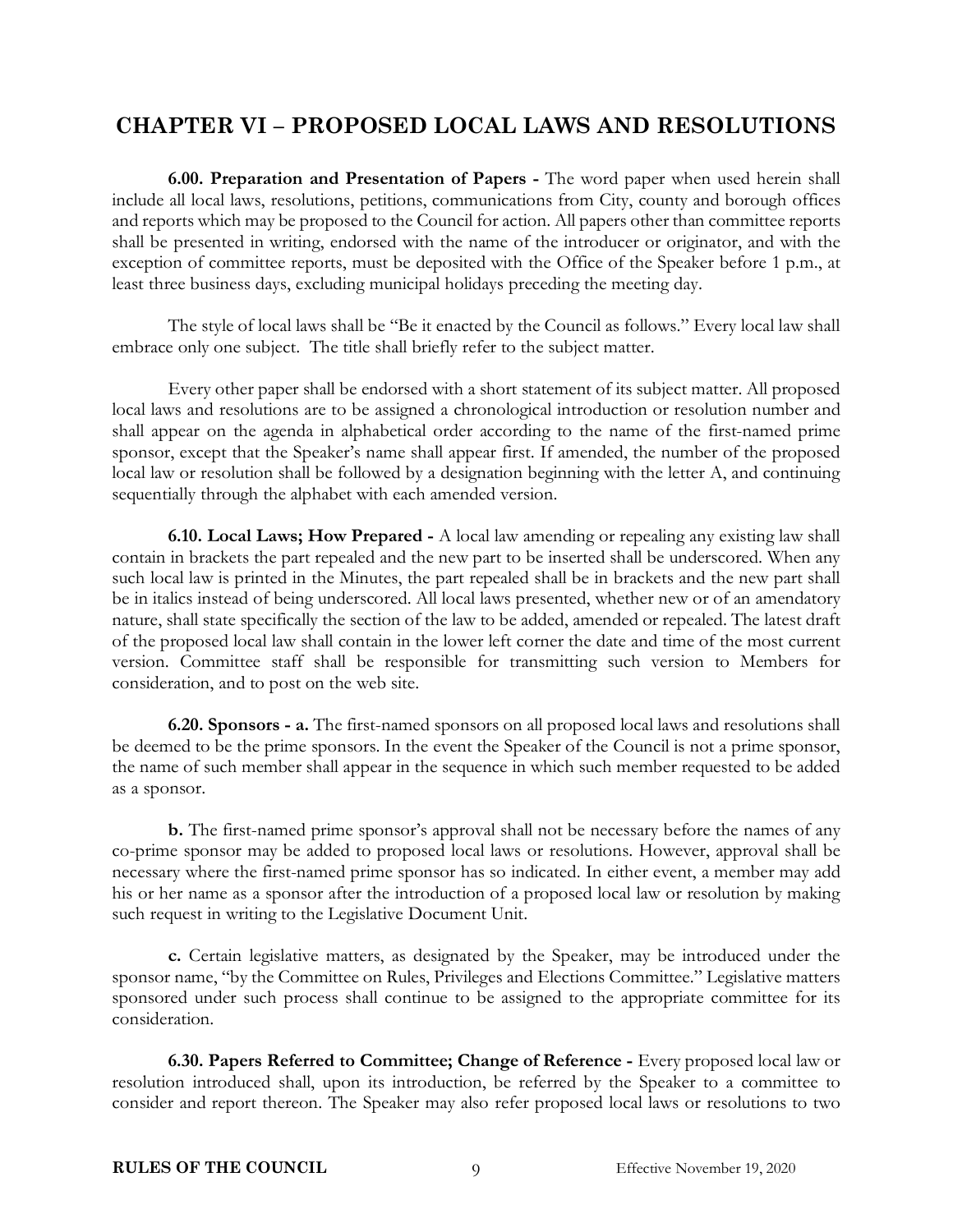committees for their joint consideration. When a matter is jointly referred, each committee shall vote separately on the matter and an affirmative vote of both committees shall be required in order to report such matter to the full Council. At any time prior to the first meeting of such committee to consider such proposed local law or resolution, such reference may be changed by the Speaker. The first-named prime sponsor may, at any time prior to the first meeting of such committee to consider such proposed local law or resolution, petition the Speaker to change the committee to which the matter has been referred.

**6.40. Type of Enactment - a.** All enactments shall be by local law or resolution.

<span id="page-14-0"></span>**b.** The introduction of all proposed local laws shall be accompanied by a plain language summary of the bill which shall be posted on the Council's legislative tracking database and updated when the applicable bill is amended.

<span id="page-14-1"></span>**6.50. Fiscal Impact Statements -** No proposed local law or budget modification shall be voted on by a Council committee or the Council unless it is accompanied, on a separate form, by a fiscal impact statement prepared by the Finance Division of the Council. Any proposed local law or budget modification with a fiscal impact statement indicating a fiscal impact may be referred by the Speaker to the Committee on Finance following approval by the committee to which such matter was originally referred.

**6.55 Preliminary Fiscal Estimate -** A first named prime sponsor of any proposed local law that has been introduced may request the preparation of a preliminary fiscal estimate for such proposed local law at any time, which shall be produced within 60 days of such a request to the extent practicable.

<span id="page-14-2"></span>**6.60. Legislative Drafting Services - a.** The Speaker shall ensure that the Council central staff provides legislative drafting services to all members on an equitable and confidential basis. Confidentiality precludes Council central staff from refusing to provide legislative drafting services to any member on the basis that similar legislation is currently being drafted.

**b.** Some or all of such drafting services shall be provided by a dedicated drafting unit within Council central staff, the primary function of which is the drafting of legislation.

**c.** Members shall have access to a tracking database that identifies the staff member to whom each of their requests has been assigned, and which provides the status of each such request.

**d.** Members shall submit all proposed local laws and resolutions and proposals for laws and resolutions to the legislative division prior to introduction; provided that any proposed local law or resolution submitted by any member to the Speaker's office in conformance with the rules of this chapter shall be deemed to have been approved by the legislative division.

**e.** Central staff, to the extent practicable, shall respond to requests for legislation in the order in which they were received, providing a draft of the proposal to the requesting Member within sixty days of the date of such request.

**f.** Upon request, a member may view any legal memorandum drafted by staff of the legislative division regarding a request such member has made for legislation.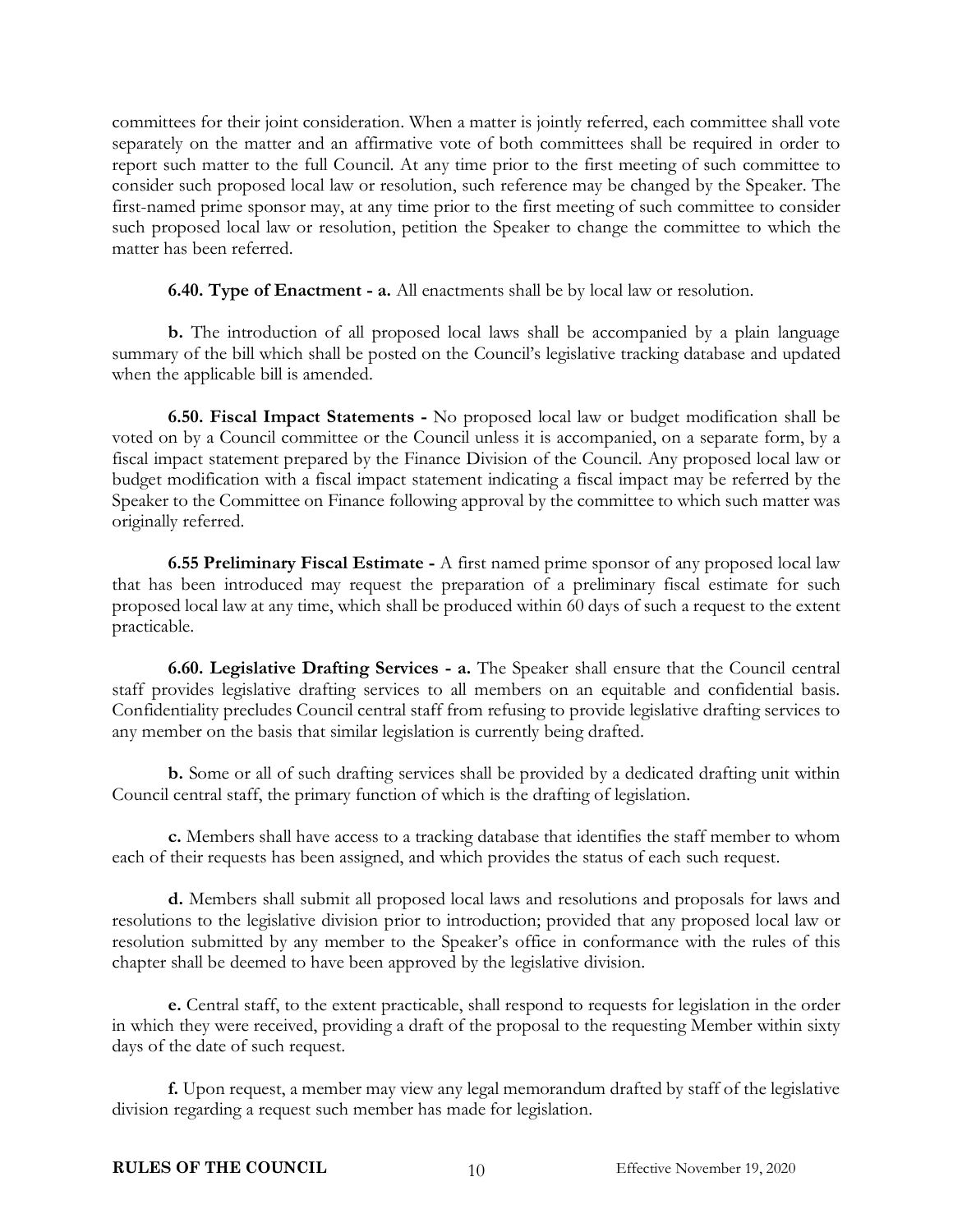<span id="page-15-0"></span>**g.** Members may request amendments to legislation for which they are the first-named prime sponsor at any time prior to such legislation receiving any committee vote. Once finalized for consideration, such amended legislation shall be posted to the Council's website.

### **CHAPTER VII – COMMITTEES**

<span id="page-15-1"></span>**7.00. Appointment - a.** Prior to the establishment of the membership of any other committee, and after the selection of the Speaker, the Council shall elect the membership of the Committee on Rules, Privileges and Elections. All other committees and appointments thereto shall be recommended by the Committee on Rules, Privileges and Elections, approved by the Council and published in the Calendar. All standing committee chairpersons shall be elected by the Council as a whole. Once elected, a standing committee or subcommittee chairperson may be removed prior to the end of the session without their consent only by the uncoupled vote of 2/3 of all the members. The standing committees of the Council shall bear the following titles and possess the following substantive matter jurisdictions:

**AGING -** Department for the Aging and all federal, state and municipal programs pertinent to senior citizens.

**CIVIL AND HUMAN RIGHTS -** Human Rights Commission, Equal Employment Practices Commission and Equal Employment Opportunity.

**CIVIL SERVICE AND LABOR -** Municipal Officers and Employees, Office of Labor Relations, Office of Collective Bargaining, Office of Labor Services, and Municipal Pension and Retirement Systems.

**CONSUMER AFFAIRS AND BUSINESS LICENSING-** Department of Consumer Affairs and Office of Nightlife.

**CONTRACTS -** Procurement Policy Board, review of City procurement policies and procedures, oversight over government contracts, Mayor's Office of Contract Services and collection agency contracts.

**CRIMINAL JUSTICE -** Department of Correction and Department of Probation.

**CULTURAL AFFAIRS, LIBRARIES AND INTERNATIONAL INTERGROUP RELATIONS -** Department of Cultural Affairs, libraries, museums, Art Commission, New York City Commission for the United Nations, Consular Corps and Protocol, Mayor's Office of Special Projects and Community Events, and to encourage harmony among the citizens of New York City, to promote the image of New York City and enhance the relationship of its citizens with the international community.

**ECONOMIC DEVELOPMENT -** Economic Development.

**EDUCATION -** Department of Education, School Construction Authority, and Charter Schools.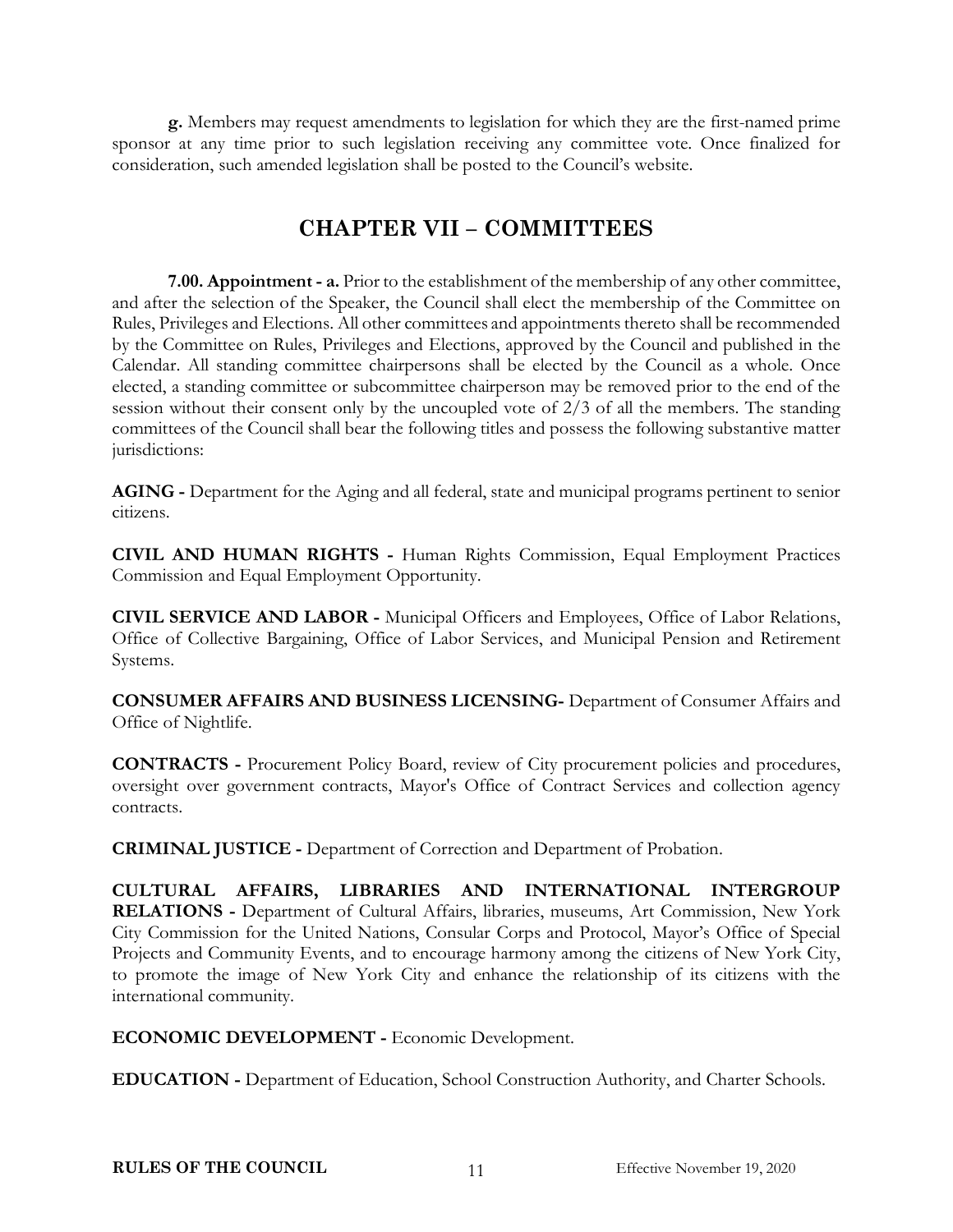**ENVIRONMENTAL PROTECTION -** Department of Environmental Protection and Office of Long Term Planning and Sustainability and Office of Recovery and Resiliency.

**FINANCE -** Executive Budget review and Budget modification, Banking Commission, Comptroller's Office, Department of Design and Construction, Department of Finance, Independent Budget Office and fiscal policy and revenue from any source.

**FIRE AND EMERGENCY MANAGEMENT -** Fire/EMS (non-health-related issues), and Emergency Management Department (OEM).

**GENERAL WELFARE -** Human Resources Administration/Department of Social Services, Administration for Children's Services, Department of Homeless Services, charitable institutions, and Division of Youth and Family Justice within the Administration for Children's Services.

**GOVERNMENTAL OPERATIONS -** Municipal governmental structure and organization, Department of Citywide Administrative Services, Office of Administrative Trials and Hearings, Community Boards, Tax Commission, Board of Standards and Appeals, Campaign Finance Board, Board of Elections, Voter Assistance Commission, Commission on Public Information and Communication, Department of Records and Information Services, Financial Information Services Agency and Law Department.

**HEALTH -** Department of Health and Mental Hygiene, Office of the Chief Medical Examiner and EMS (health-related issues).

**HIGHER EDUCATION -** City University of New York.

**HOSPITALS -** Public and private hospitals, Health and Hospitals Corporation.

**HOUSING AND BUILDINGS -** Department of Housing Preservation and Development, Department of Buildings and rent regulation.

**IMMIGRATION -** Mayor's Office of Immigrant Affairs and other matters affecting immigration.

**LAND USE -** City Planning Commission, Department of City Planning, Department of Information Technology and Telecommunications, Landmarks Preservation Commission, land use and landmarks review.

**MENTAL HEALTH, DISABILITIES AND ADDICTION -** Department of Health and Mental Hygiene (issues of mental health, developmental disability and addiction services) and Mayor's Office for People with Disabilities.

**OVERSIGHT AND INVESTIGATIONS -** To investigate any matters within the jurisdiction of the Council relating to property, affairs, or government of New York City and the Department of Investigation.

**PARKS AND RECREATION -** Department of Parks and Recreation.

**PUBLIC HOUSING -** New York City Housing Authority.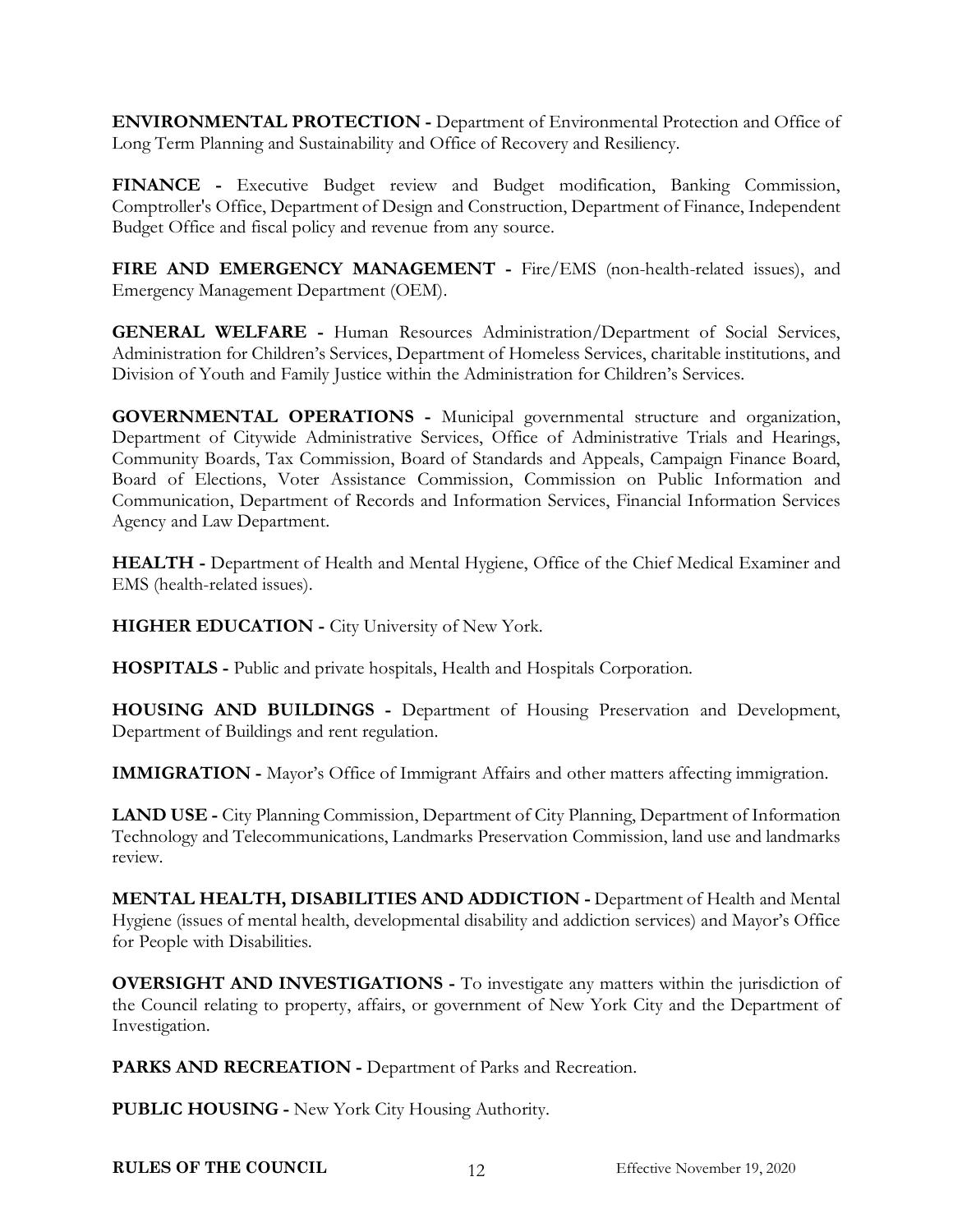**PUBLIC SAFETY -** Police Department, Civilian Complaint Review Board, Mayor's Office of Criminal Justice, courts, legal services, District Attorneys, and the Office of the Special Narcotics Prosecutor.

**RULES, PRIVILEGES AND ELECTIONS -** Council structure and organization and appointments.

**RESILIENCY AND WATERFRONTS -** Office of Recovery and Resiliency, the Office of Long Term Planning and Sustainability as it relates to efforts to make New York City more resilient in the face of climate change, and preparing for, responding to, and recovering from emergencies, and matters relating to the waterfront.

**SANITATION AND SOLID WASTE MANAGEMENT -** Department of Sanitation and the Business Integrity Commission.

**SMALL BUSINESS -** Department of Small Business Services and matters relating to retail business and emerging industries.

**STANDARDS AND ETHICS -** Conflicts of Interest Board and Council Ethics.

**STATE AND FEDERAL LEGISLATION -** Federal legislation, State legislation and Home Rule requests.

**TECHNOLOGY -** Technology in New York City, Department of Information Technology and Telecommunications (non- land use-related issues), Mayor's Office of Media & Entertainment, NYC TV, and dissemination of public information through the use of technology.

**TRANSPORTATION -** Mass Transportation Agencies and facilities, Taxi and Limousine Commission, Department of Transportation and New York City Transit Authority.

**VETERANS -** Department of Veterans' Services and other veteran related issues.

**WOMEN and GENDER EQUITY -** Issues relating to advancing the economic mobility, social inclusion, leadership and civic participation of women and girls, domestic violence, Office to End Gender-Based Violence and the Commission on Gender Equity.

**YOUTH SERVICES -** Youth Board, Department of Youth and Community Development, Interagency Coordinating Council on Youth, and youth related programs.

**b.** Each standing committee shall be composed of no fewer than five members.

**c.** The Speaker may create such subcommittees or special committees as he or she deems necessary and appropriate.

<span id="page-17-0"></span>**7.10. Ex-Officio Members -** The Public Advocate, Speaker, Majority Leader, and Minority Leader, shall be ex-officio members of all committees. Ex- Officio members of committees may ask questions and make statements, but shall not have the right to vote on matters before any committee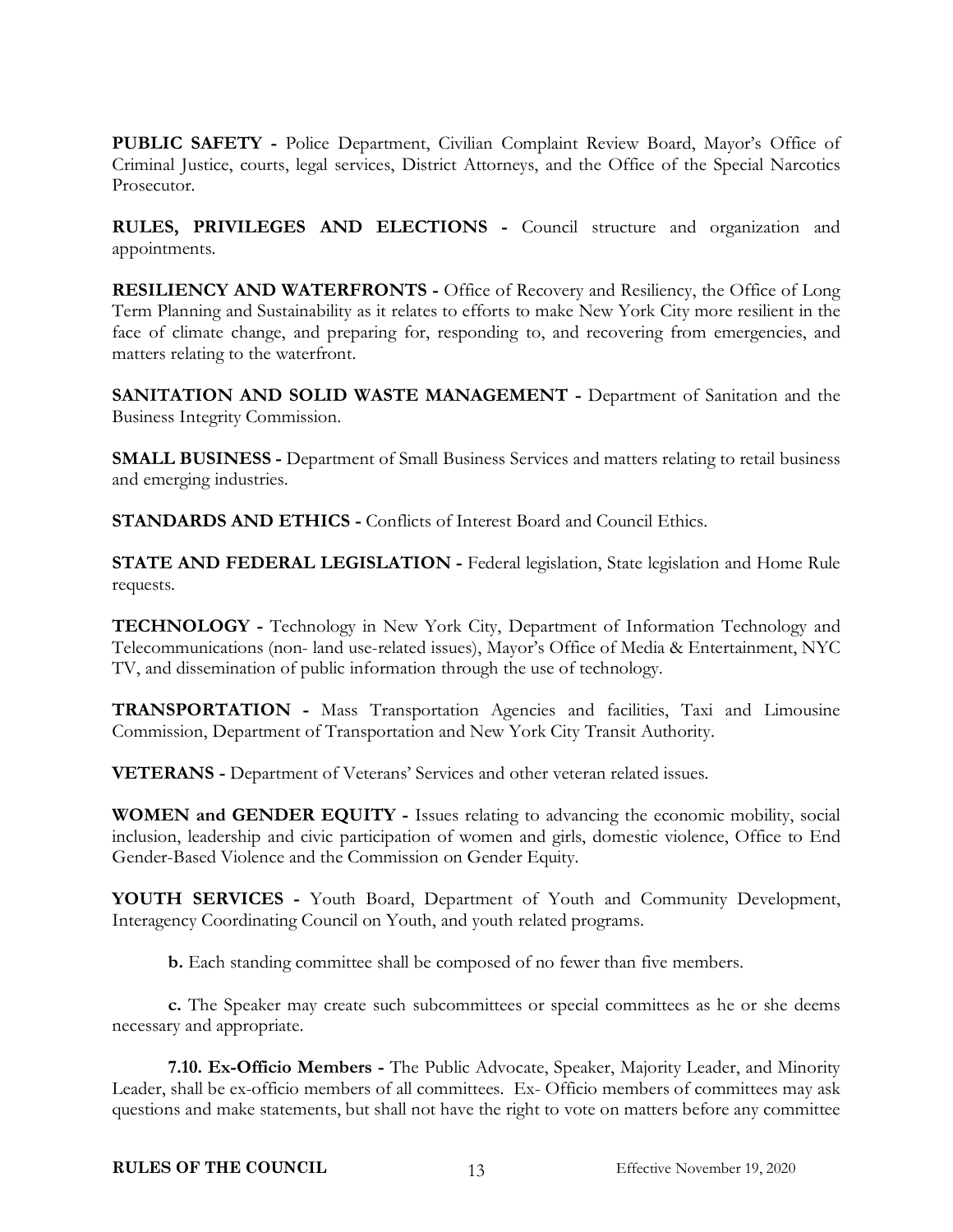to which they are an Ex-Officio member.

<span id="page-18-0"></span>**7.20. Chairperson; Committee Members -** The first-named member of each committee shall be the chairperson and each committee member shall thereafter be listed in order of their seniority within the dominant political party. All vacancies in committees shall be filled within sixty days and committee chairs shall be filled within ninety days by report of the Committee on Rules, Privileges and Elections and adopted by the Council.

<span id="page-18-1"></span>**7.30. Duties -** Pursuant to Section 29 of the City Charter, the appropriate committees shall perform legislative oversight of functions on a regular basis, including but not limited to review of agency policies, programs and management, making recommendations to the Finance Committee on agency budget requests, formulating an agenda for inquiry and investigation, holding hearings and meetings on pending legislation and developing legislative programs. Each standing committee shall hold oversight hearings on the Mayor's Management Report with respect to those agencies within the committee's jurisdiction.

<span id="page-18-2"></span>**7.40. Staff -** Each standing committee shall have at least one full-time staff person assigned to it from Council central staff, as practicable. The senior counsel assigned to each committee shall be subject to the ongoing approval of the chairperson of such committee.

<span id="page-18-3"></span>**7.50. Meetings - a.** All committee meetings shall be held at the call of the chairperson of the committee. The Speaker may not prevent a committee meeting called by the chairperson of a committee from taking place except by a written finding that the topic is outside the jurisdiction of the committee, there is a scheduling conflict at the time such meeting is called, or there are insufficient staff resources for such meeting and such committee has already met or planned to meet once in that month. The majority of any committee may petition, in writing, the chairperson of said committee to call a meeting to consider the subject matter of such petition. If the chairperson of said committee fails to call such meeting within ten days from the receipt of said petition, said majority may petition, in writing, the Speaker, who shall issue such call.

**b.** No committee meeting shall be convened on the day of a stated or special meeting of the Council unless the item to be considered by such committee, will, out of necessity, be proposed as a General Order for that day or such committee meeting is called with the consent of two-thirds of the members of such committee.

**c.** Each standing committee, except for the Committees on State and Federal Legislation, Standards and Ethics, Oversight and Investigations, and Rules, Privileges and Elections, beginning in the month subsequent to the first appointment of members to committees, at the beginning of the Council term, shall meet no less than once every two months; except that the Committee on Land Use shall meet no less than once a month; and except that no committees are required to meet during the months of July and August. Subcommittees or special committees shall meet as needed to complete their work.

**d.** Committees shall provide reasonable advance notice at least seventy-two hours where practical of committee meetings to the public. Such notice shall be given to the news media and shall be posted in a public location at City Hall and the web site.

**e.** The chairperson of each committee shall ensure that representatives of City governmental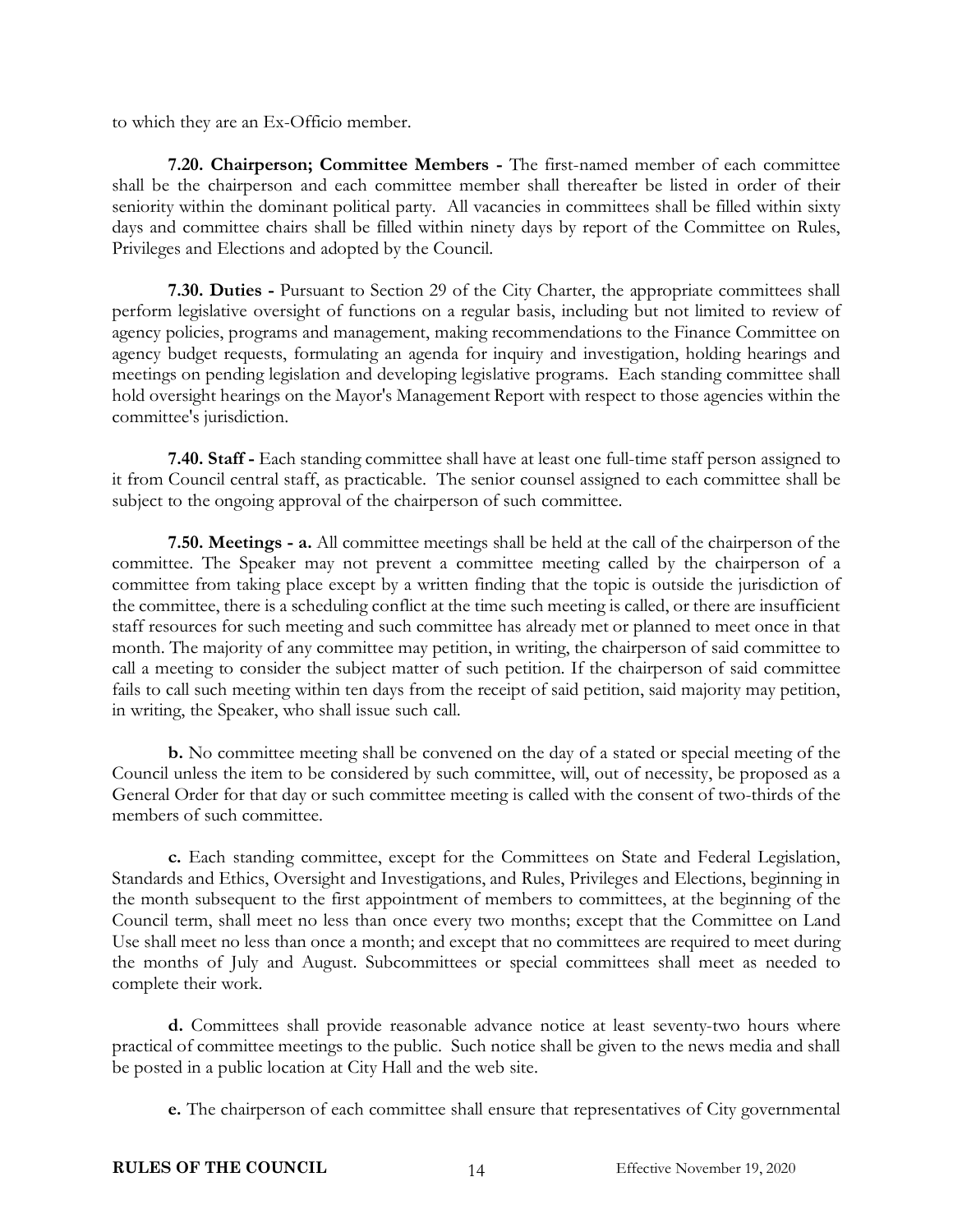entities affirm prior to testifying at a committee meeting that their testimony is truthful to the best of their knowledge, information and belief.

<span id="page-19-0"></span>**7.60. Public Hearings - a.** A committee chairperson may call public hearings on any matter referred to such committee, and at such public hearing shall maintain decorum. The chairperson shall have general control over the Chamber, lobbies, rooms and corridors in that part of the building assigned to the committee. The chairperson may allow public testimony on any item being considered by the committee at that hearing.

**b.** No person, including but not limited to registered lobbyists, except Members of the Council and Council staff, shall be permitted access to, or behind, the Council Member dais during a committee hearing.

**7.65. Prohibition on the Use of Mobile Telephones -** The Council prohibits the use of all mobile telephones during the course of committee meetings. The committee chairperson shall enforce this Rule during the course of committee hearings by directing that all mobile telephones be silenced or placed on vibrate at the start of such committee meeting, and that they not be in use during the meeting until its conclusion.

<span id="page-19-1"></span>**7.70. Required Voting - a.** All committee determinations, except as provided for in Rule 8.50 b., shall be on roll call vote of the majority of the entire committee, including determination on matters requiring a greater vote for final passage by the Council. All votes shall be cast in person and in open session, except that the Committee on Standards and Ethics shall be authorized to record its vote while in executive session to consider a disciplinary matter pursuant to the provisions of section 105 of the Public Officers Law. Except for a voice vote as authorized by Rule 8.50 b., the result of each roll call vote, taken during any meeting of a committee, the name of each member voting for and each member voting against the matter, and the names of those members present but not voting shall be made available by the Legislative Document Unit for inspection by the public at reasonable times. Members may submit to the committee a written explanation of their absence from a committee meeting, which shall become part of the record of such meeting.

**b.** Resolutions will be acted upon by a roll call vote, unless, at the discretion the Chairperson of the Committee to which it was assigned and with approval of the Speaker, such matter maybe acted upon through a voice vote, once a quorum of the Committee Members are present. If approved by voice vote, such vote will be recorded by the Legislative Document Unit as being, "adopted by the committee." Committee Members may have a "no vote" or "abstention" recorded by the Legislative Document Unit, by specifically requesting such from the Chairperson, at the time of the voice vote.

**7.90. Committee Action -** A committee may recommend to the full Council the passage, adoption, approval or filing of any proposed local law or resolution or any other matter referred to it for consideration. The question of the action to be taken by the committee shall be put by the chairperson upon motion of any member, which motion shall not require a second. If a majority of the members of the committee vote affirmatively, such proposed local law, resolution or other matter shall be reported forthwith to the Council. If a majority of the members of the committee vote negatively on such question, such proposed local law, resolution or other matter shall be continued on the committee calendar until disposed of. If the committee recommends that a matter be filed, upon an affirmative vote by the Council to file, the matter shall be removed from the Council Calendar. The vote on all matters before the committee shall be recorded in the minutes of the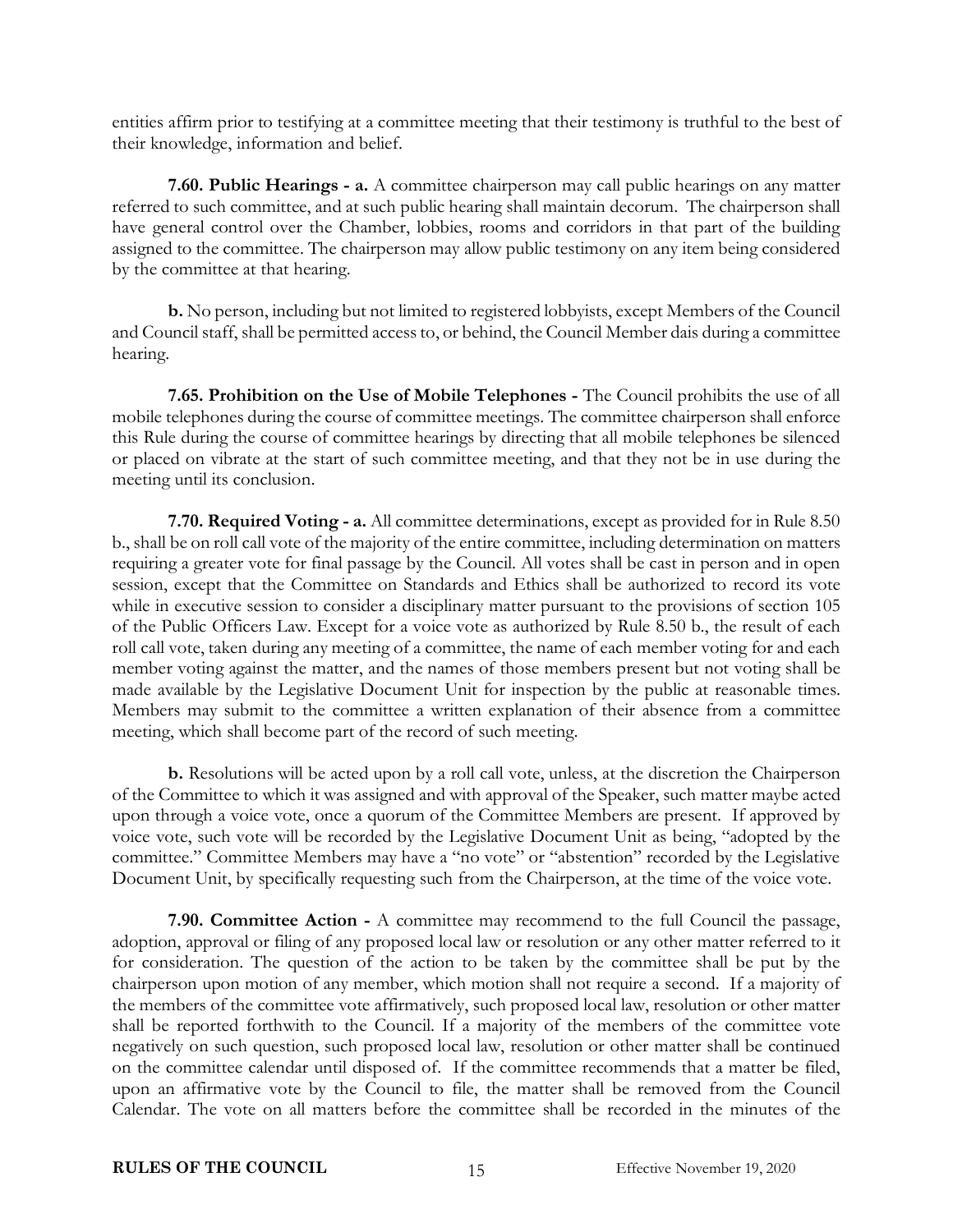committee meeting and made available to the public. Members may submit to the committee a written explanation of their absence from such vote, which shall become part of the record of that committee meeting during which the vote was taken.

<span id="page-20-0"></span>**7.100. Sponsor's Privilege -** The first-named sponsor of a proposed local law or resolution referred to a standing committee may, at least 60 days after introduction, petition the chairperson to schedule a committee meeting to consider such proposed local law or resolution. A meeting shall then be scheduled within 60 days of such petition for the purpose of determining future action. At such meeting, the sponsor shall be the first heard in support of such proposed local law or resolution. The committee shall either vote thereon or schedule a hearing to be held within 30 days, at which hearing a vote shall be taken if the sponsor so requests. If a proposed local law or resolution is reported favorably by a committee and the Council does not, within 45 calendar days of such report, vote on a motion to adopt, lay upon the table, postpone, refer or recommit such proposed local law or resolution, it shall be in order at any stated Council meeting occurring after the expiration of the 45 day period for the sponsor of such proposed local law or resolution to move for immediate consideration of such proposed local law or resolution.

<span id="page-20-1"></span>**7.110. Supermajority Bill Sponsorship -** If a proposed local law or resolution is sponsored by at least 34 members, and such proposed local law or resolution has not received, or is not scheduled to receive, a hearing in the committee or committees to which it has been referred, a meeting of the committee or committees to which such proposed local law or resolution has been referred shall be scheduled within 60 days of such threshold being reached for the purpose of determining future action. Such meeting or meetings shall not be required if (i) the number of sponsors of such proposed local law or resolution drops below 34 members at any point prior to the end of such 60 day time period, or prior to such meeting or meetings, whichever is earlier; (ii) at any time, the first-named prime sponsor of such proposed local law or resolution writes to the chair of the committee or committees to which such legislation has been referred requesting a deferral of such meeting or meetings; or (iii) at any time prior to such meeting or meetings a hearing is scheduled on the proposed local law or resolution in such committee or committees.

The first-named prime sponsor may retract a deferral request by writing to the chair of the relevant committee or committees, after which such meeting shall be scheduled within 60 days. At a meeting held pursuant to this rule, the committee must vote on whether or not to schedule a hearing on the proposed local law or resolution.

<span id="page-20-2"></span>**7.120. Participation at Committee Meetings -** Committee members may question witnesses, vote, make statements and otherwise participate in the work of a committee as a matter of right. Such Council staff as may be designated by the chairperson may also question witnesses. Noncommittee members may question witnesses and make statements at committee meetings, except that, while in executive session considering a disciplinary matter, the Committee on Standards and Ethics shall limit attendance and participation to Committee members, the subject of such matter, witnesses, and certain designated Council staff only.

<span id="page-20-3"></span>**7.130. Discharge of Committee -** A committee may be discharged from further consideration of any matter referred to such committee, by a majority vote of the Council. The first sponsor of a proposed local law or resolution shall give written notice at least seven business days in advance, to the committee chairperson and the Speaker of the intention to so move at the next Council meeting. Such notice shall be accompanied by a memorandum in support of the motion to discharge,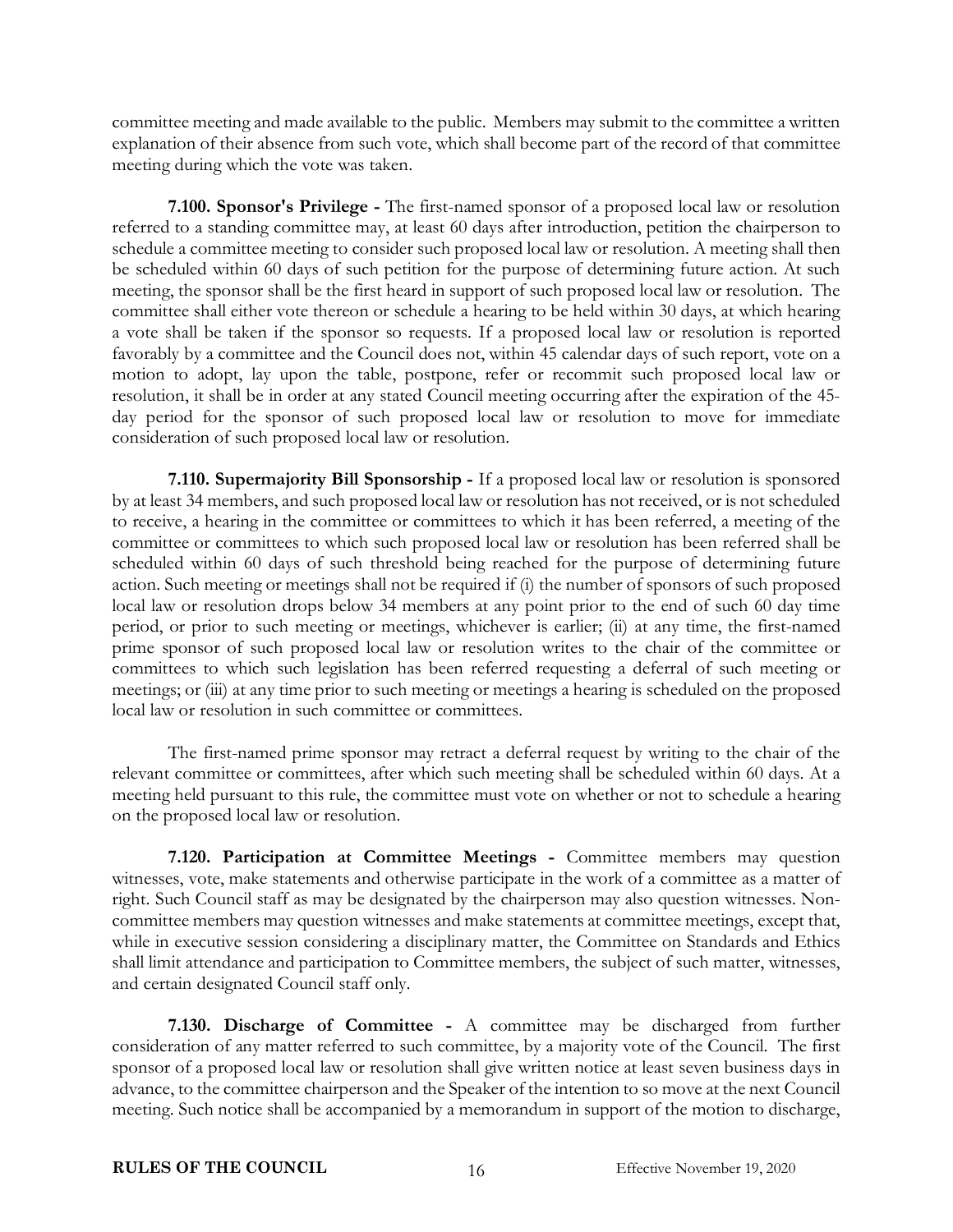which shall be signed by at least seven members, including the first sponsor.

No proposed local law or resolution that has been approved by the Council for discharge from committee shall be vote d upon at the same meeting at which the vote on the motion to discharge occurred. In the event that any amendment to a proposed local law or resolution is adopted, the proposed local law or resolution shall be referred back to the committee from which it was discharged.

Once a matter has been referred to a committee, it shall not be acted upon by the Council until the committee has reported thereon or has been discharged. Notwithstanding the foregoing, a committee to which there has been referred any matter which, by law, must be considered and acted upon by the Council within a fixed period of time, shall, at the last stated meeting of the Council preceding the expiration of such time, be deemed to be discharged from further consideration thereof. A committee which has been instructed to report at a certain meeting shall be deemed to be discharged from further consideration of the matter referred to it, unless it makes a report at such meeting or receives from the Council a further extension of time to report.

<span id="page-21-0"></span>**7.140. Committee Rules -** The Rules of the Council, as far as applicable, shall govern all committees of the Council.

<span id="page-21-1"></span>**7.150. Subpoenas -** The chairperson of a standing committee, upon majority vote of said committee, or the Speaker, may sign a subpoena requiring a person to appear before the committee to be examined in reference to any matter within the scope of the inquiry or investigation being conducted by the committee or requiring the production of books, accounts, papers and other evidence relative to the inquiry. The Speaker may sign a subpoena on behalf of a select committee or legislative panel. In the case of a subcommittee, the chairperson of the standing committee of which the subcommittee forms a part, upon majority vote of said standing committee, or the Speaker, may sign a subpoena.

<span id="page-21-2"></span>**7.170. Executive Session -** Each committee may meet in executive session pursuant to the New York State Open Meetings Law.

#### **CHAPTER VIII – STATED MEETINGS - PROCEDURE**

<span id="page-21-4"></span><span id="page-21-3"></span>**8.00. Order of Business -** The order of business shall be as follows, unless otherwise directed by the Council.

- 1. Roll Call
- 2. Invocation
- 3. Adoption of the Minutes
- 4. Messages and Papers from the Mayor
- 5. Communications from City, County and Borough Offices
- 6. Presentation of Petitions and Communications
- 7. Land Use Call-Ups
- 8. Communications from the Speaker
- 9. Discussion of General Orders
- 10. Reports of Special Committees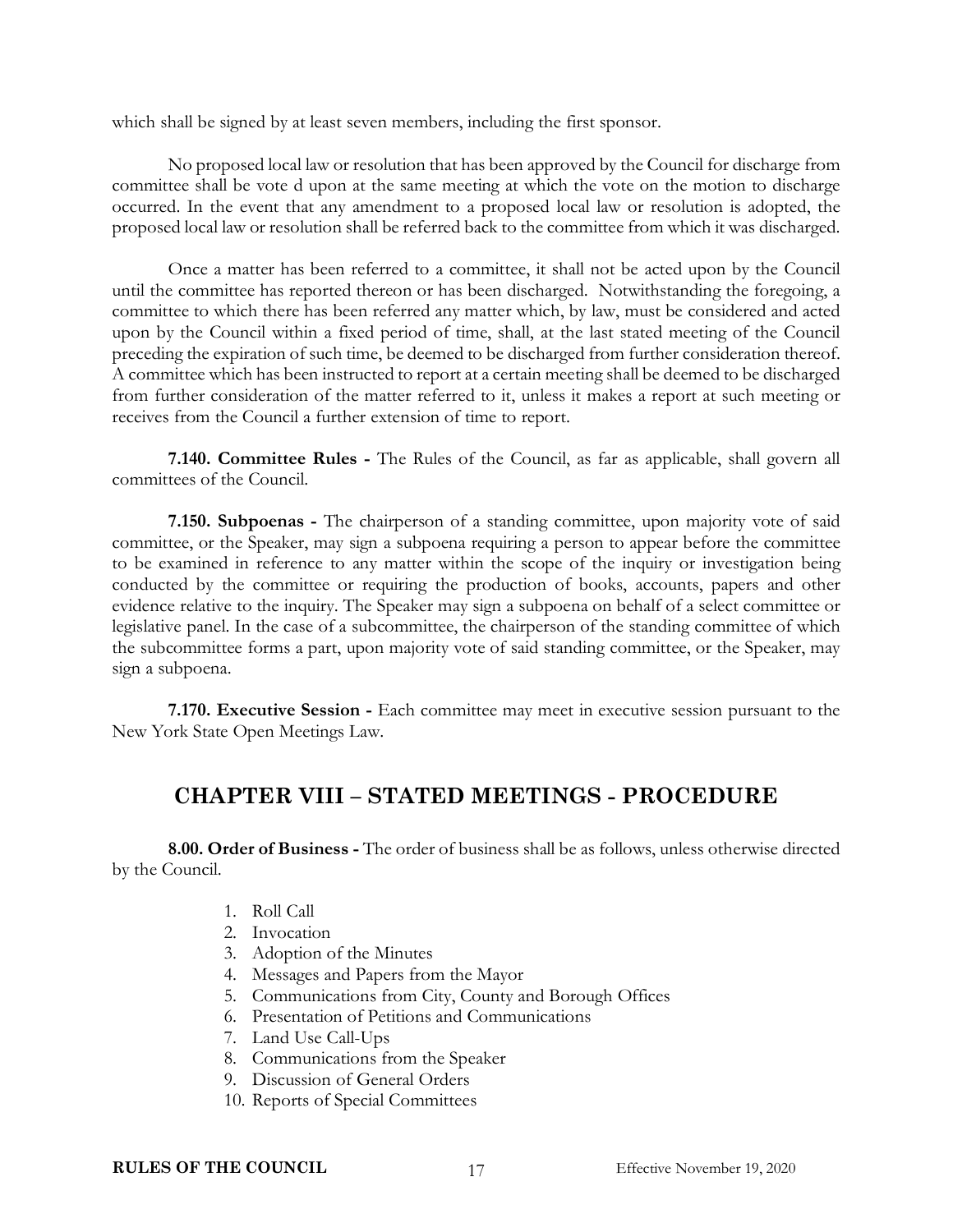- 11. Reports of Standing Committee s
- 12. General Orders and other Pending Matters
- 13. Introduction of Local Laws and Resolutions
- 14. Discussion of Resolutions
- 15. Resolutions
- 16. General Discussion
- 17. Extension of Remarks

Messages from the Mayor may, however, be received at any time. It shall always be in order to move to recall a local law from the Mayor or call up for consideration a report from the Committee on Rules, Privileges and Elections.

<span id="page-22-0"></span>**8.10. Home Rule Requests; How Presented -** Any resolution presented to the Council calling upon the legislature of the State of New York to pass a specific bill pending before such legislature shall be filed with the Legislative Document Unit together with ten copies of the State bill.

<span id="page-22-1"></span>**8.20. Admission to Floor of Council Chamber -** No person, including but not limited to registered lobbyists, shall be admitted to the floor of the Council Chamber during the stated and special meetings except for the following individuals, who shall be permitted on the floor in those areas as the Speaker may designate:

**a.** The Mayor, Deputy Mayors or employees of the Mayor's Office of Intergovernmental Affairs.

**b.** The employees of the Council and the Clerk of the Council and his or her employees as are required by the Council to assist in the performance of its functions, including the Counsel to the Minority Leader when required by the Minority Leader to assist in the performance of his or her duties at such meeting.

**c.** Heads of City departments and agencies, when their presence is requested or required by the Council.

**d.** Members of the press in the sections of the Chamber assigned for their use. Such other persons as may be granted the courtesy of admission to the floor.

**e.** Former Council Members in the area of the Council Chambers designated for VIPs.

<span id="page-22-2"></span>**8.21. Admission to the Committee Room During Stated and Special Meetings -** No person, including but not limited to registered lobbyists, shall be admitted to the Committee room during stated and special meetings except:

**a.** The Mayor or the Deputy Mayors.

**b.** The employees of the Council and the Clerk of the Council and his or her employees as are required by the Council to assist in the performance of its functions.

**c.** Heads of City departments and agencies, when their presence is requested or required by the Council.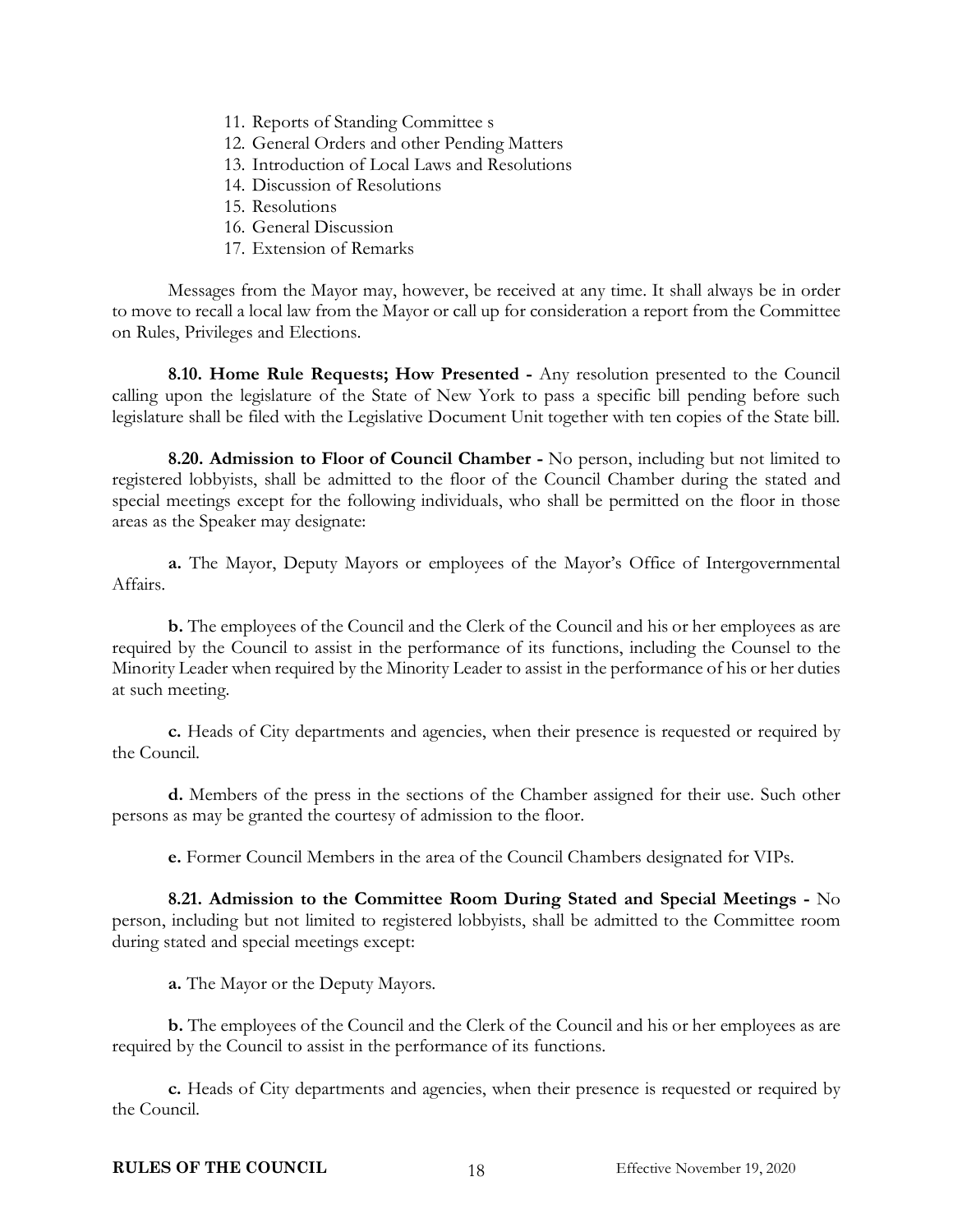**d.** Members of the press.

**e.** Such other persons as may be granted the courtesy of admission to the floor.

<span id="page-23-0"></span>**8.30. Order of Calling the Roll -** The roll call of the Council shall be in alphabetical order, then the Minority Leader, Majority Leader and the Speaker.

<span id="page-23-1"></span>**8.40. Voting - a.** All votes cast at stated, charter and special meetings of the Council shall be in person. When hearing their names called, Members may pass their voting turn for up to two times, but must have their vote recorded when called a third time.

**b.** Resolutions placed on the Resolution section of the Stated Meeting agenda shall be acted upon by voice vote. If adopted, such vote will be recorded by the Legislative Document Unit as being, "adopted by action of the council". Council Members may have a "no vote" or "abstention" recorded by the Legislative Document Unit at the time the matter is acted upon, by specifically requesting such from the Presiding Officer, at the time of the voice vote.

<span id="page-23-2"></span>**8.50. Consideration of Resolutions - a.** No resolution shall be adopted on the day of its introduction, unless it has been considered and approved by the Committee to which it was referred.

**b.** Upon introduction, all Resolutions shall be referred to a Committee. Certain qualified Resolutions, which must contain subject matter having time sensitive considerations or are general in application, may be designated jointly by the Chairperson of the Committee to which it was assigned and the Speaker, as an "8.50 b. Resolution". Such designation, where practical, will allow for a prompt hearing by the Committee to which it was assigned. At a prompt hearing, the Sponsor of such Resolution shall move the Committee, when a quorum is present, for its immediate consideration of the matter before it, by providing the Committee with a brief description of the merits of such Resolution. Witness testimony shall be prohibited. At the conclusion of the Sponsor's statement, the Committee Chairperson shall close the hearing on this matter and, pursuant to Rule 7.70, at his or her discretion, move to approve the matter either by roll call vote or voice vote of the Committee Members. Resolutions that have not received an 8.50 b. designation shall continue to be considered under applicable Rules.

**c.** A Committee approved Resolution, at the discretion of the Speaker, can be placed either on the General Orders section of a Stated Meeting agenda, where it will be included as part of the roll call vote, or on a separate section of a Stated Meeting agenda referred to as, "Resolutions", which shall follow, "Discussion of resolutions", pursuant to Rule 8.00, for action by the Council. Resolutions assigned to this section of the agenda will be considered individually and voted on, by voice vote, with no debate or amendment. If adopted, such vote shall be recorded by the Legislative Document Unit as being "adopted by action of the council". Individual Council Members may have a "no vote" or "abstention" recorded at the specific time the resolution is acted upon by requesting such of the Presiding Officer.

<span id="page-23-3"></span>**8.60. Presence of Quorum; Member Silent on Roll Call -** Whenever any member raises the question as to the presence of a quorum, the presiding officer shall forthwith direct the Legislative Document Unit to call the roll, and shall announce the result, and such proceedings shall be without debate; but no member, while speaking, shall be interrupted by raising the question of absence of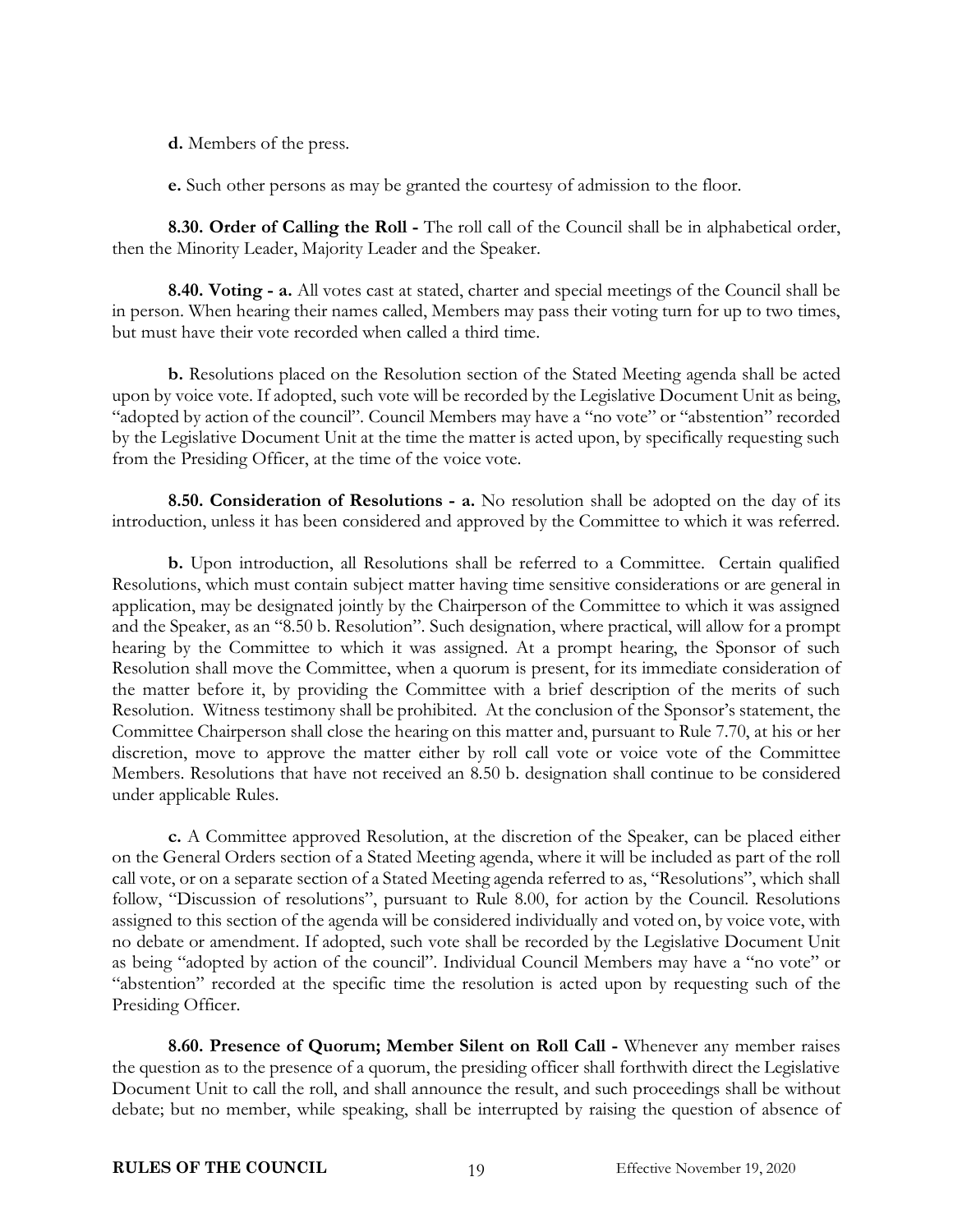quorum, and such question shall not be raised more than once every hour, unless the absence of a quorum be disclosed upon a roll call. Whenever, upon a roll call, any member present refuses to make an affirmative response, it shall be the duty of the presiding officer, either upon said officer's own motion or upon the suggestion of any member of the Council, to request the member so remaining silent to respond as "present", and if such member fails to do so, the fact of such request and the refusal shall be entered in the minutes and such member shall be counted as present for the purpose of constituting a quorum. A majority of all Council Members shall constitute a quorum.

<span id="page-24-0"></span>**8.70. Call of the Council -** For the purpose of securing the attendance of members, a call of the Council may be ordered at any time, except that no such call shall be in order when the voting on any question has begun unless it shall appear upon an actual count by the presiding officer that a quorum is not present. If demanded by two members, the roll call shall be called upon a demand for a call of the Council, and if a majority be recorded in the negative, a call of the Council shall not again be in order except by unanimous consent until an hour has elapsed.

## <span id="page-24-1"></span>**CHAPTER IX — GENERAL PROCEDURE FOR STATED MEETINGS AND COMMITTEE HEARINGS AND MEETINGS**

<span id="page-24-2"></span>**9.00. Absent Members; Opportunity to Indicate Position on Roll Call -** Any member may submit to the Legislative Document Unit a written explanation of his or her absence from a stated meeting which shall become part of the record of such meeting. Any member absent from a particular meeting or part thereof who wishes to have indicated in the record a position on a specific issue may do so by communicating the wish to the Legislative Document Unit prior to the announcement of the result of such vote. Such indication in the record shall not be deemed a vote but shall become part of the proceedings.

**9.10. Local Laws Disapproved by the Mayor -** Proposed local laws returned with the disapproval of the Mayor shall be referred to committee by the Speaker. The Legislative Document Unit shall enter the objections of the Mayor thereto in the minutes of the Council. A majority vote of the committee is necessary to report the matter favorably to the Council, and the Council shall then proceed to consider the question, "Shall the bill pass, the objection of the Mayor notwithstanding?"

<span id="page-24-3"></span>**9.20. Precedence of Motions -** When a question is before the Council, only the following motions shall be received, which shall have precedence in the following order:

- 1. for adjournment;
- 2. for a recess;
- 3. for a quorum call of the Council;
- 4. to lay on the table;
- 5. to postpone indefinitely;
- 6. to postpone to a certain day;
- 7. to refer or recommit;
- 8. to amend; and
- 10. to the previous question.

<span id="page-24-4"></span>**9.30. Second Not Required -** Motions made by any member of the Council, whether at a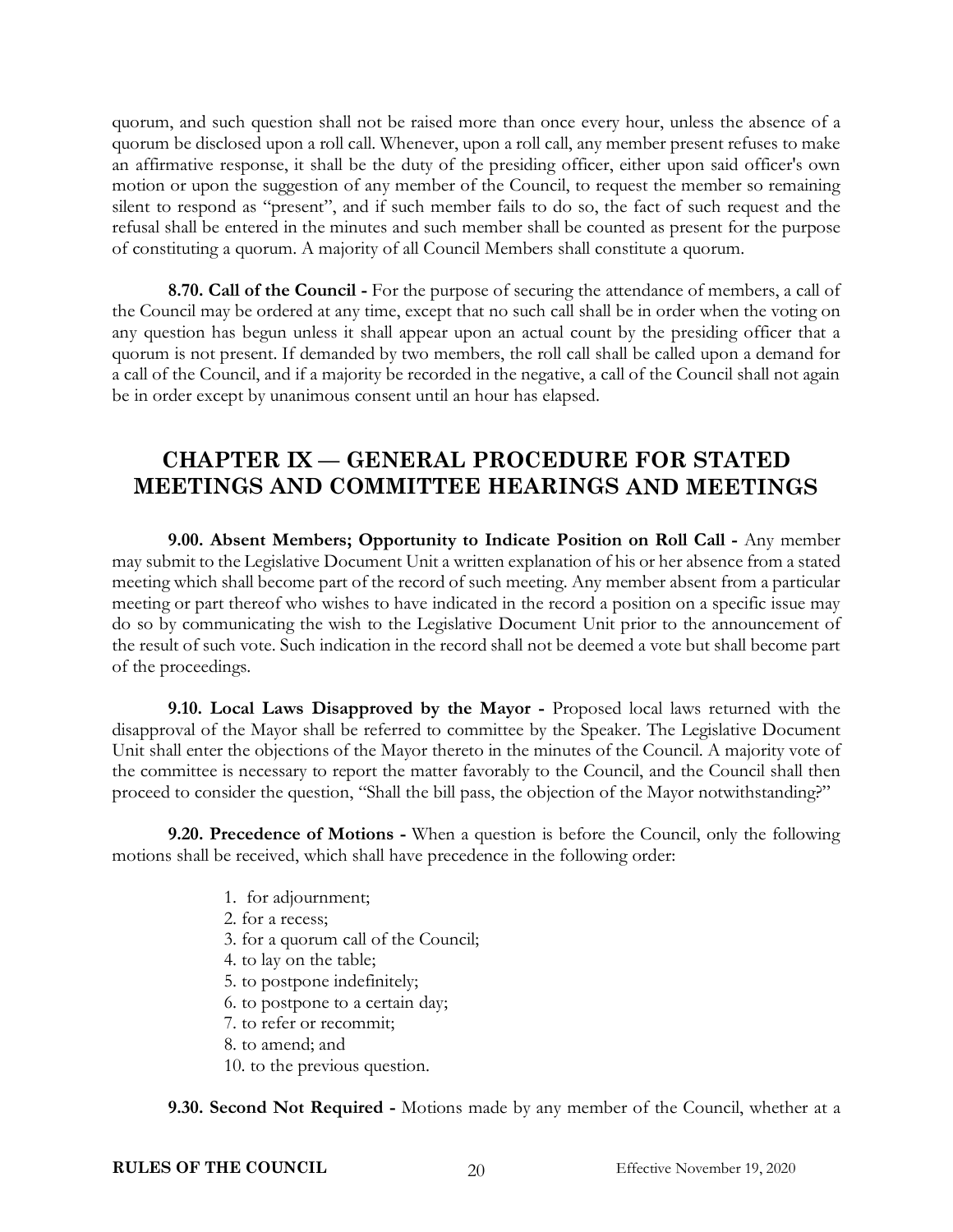meeting of the Council or in committee, shall not require a second.

<span id="page-25-0"></span>**9.40. Motion to Amend to be in Writing - a.** At a Stated Meeting, any Member may offer an amendment to legislation that is being considered for a vote on the General Orders Calendar. Before any motion to amend a proposed local law or resolution is debated, it shall be reduced to writing, delivered to the Legislative Document Unit and read. After the reading, the Member shall have up to two minutes to explain the amendment. Members wishing to participate in the debate shall also be entitled to speak for up to two minutes. At the conclusion of debate, the proposed amendment shall be voted on and, if approved, shall be added to the original legislation, which would be laid over for a vote at a later Stated Meeting. If more than one amendment is proposed, they shall be considered in the order made. If the amendment is voted down, the original legislation shall then be voted on.

**b.** All motions to amend the expense or capital budgets must be made at a Stated Meeting and must be in writing.

**c.** At a committee meeting, any member of the committee may offer an amendment to legislation that is being considered for a vote at such meeting. Before any motion to amend a proposed local law or resolution is debated, it shall be reduced to writing, delivered to the Legislative Document Unit at least 24 hours prior to the committee meeting, and read by the Legislative Document Unit at such meeting. After the reading, the member shall have up to two minutes to explain the amendment. The first-named prime sponsor of the legislation and committee members wishing to participate in the debate shall also be entitled to speak for up to two minutes. At the conclusion of debate, the proposed amendment shall be voted on and, if approved, shall be added to the original legislation, which may then be voted on by the committee. If more than one amendment is proposed, they shall be considered in the order made. If the amendment is voted down, the original legislation may then be voted on.

<span id="page-25-1"></span>**9.50. Matters Always in Order -** A motion to adjourn, for a recess, for a quorum call of the Council, or to lay on the table, shall be decided without debate, and shall always be in order. Upon such motion, no member shall be allowed to explain a vote or give the reasons for asking to be excused from voting. No vote shall be reconsidered upon a motion to adjourn.

<span id="page-25-2"></span>**9.60. Separate Questions -** Any member may request that a proposed local law, resolution or other item be separated from other general orders for consideration and vote prior to commencement of the vote on the general order calendar.

<span id="page-25-3"></span>**9.70. Debate Precluded -** A motion to postpone or refer shall, until it is decided, preclude all debate on the main question.

<span id="page-25-4"></span>**9.80. Vote Required -** A quorum being present, a majority of those present at a Council meeting shall be sufficient to decide a motion, including all appeals from rulings of the chair or other points of order or procedure.

<span id="page-25-5"></span>**9.90. Withdrawal of Motions -** A motion may be withdrawn by the maker of said motion at any time before decision or amendment.

<span id="page-25-6"></span>**9.100. Adjournment -** Except by unanimous consent, a motion to adjourn shall be put to a roll call vote.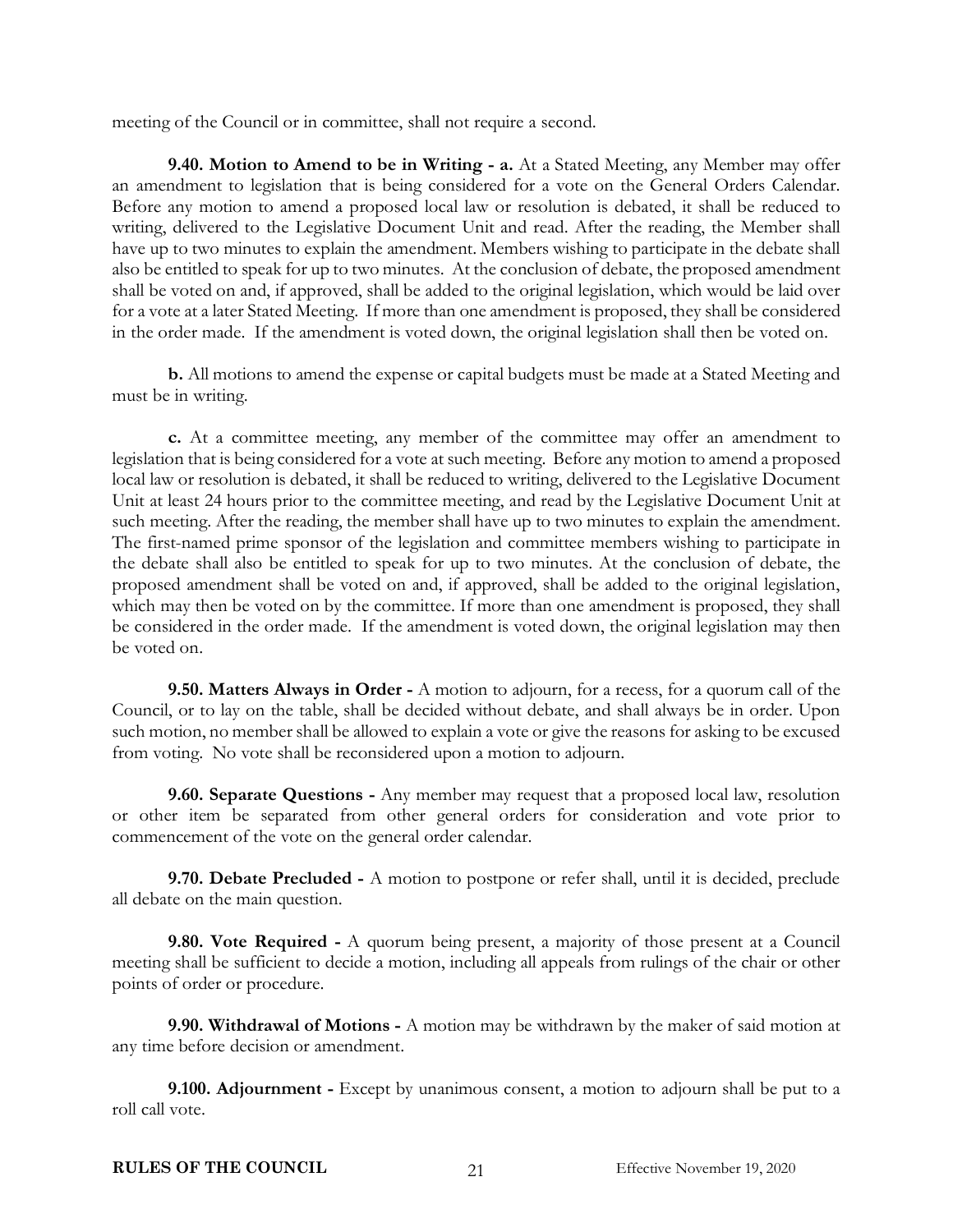<span id="page-26-0"></span>**9.110. Motion to Amend -** A motion to amend an amendment, shall be in order, but one to amend an amendment to an amendment shall not be entertained.

An amendment modifying the intention of a motion shall be in order; but an amendment relating to a different subject shall not be in order.

On an amendment to "Strike out and insert," the paragraph to be amended shall first be read as it stands, then the words proposed to be stricken out, then those to be inserted, and finally the paragraph as it will stand if so amended shall be read.

**9.120. Members to Speak Only from Seat; Demand for Roll Call -** No member may rise to debate, make a motion or present a petition or paper unless in his or her regular place, and until such member has been recognized by the presiding officer. While a member is speaking, no other member shall create a disturbance in any manner. Once the result of a viva voce vote has been announced by the presiding officer, a roll call vote shall be ordered only upon the demand of at least two members.

<span id="page-26-1"></span>**9.130. Call for Absentees -** When a roll call has been ordered, absentees shall not be called more than once, unless requested by at least five members.

<span id="page-26-2"></span>**9.140. Discontinuance of Roll Call -** After two roll calls for absentees, a motion to discontinue the roll call shall be in order and may be adopted by a majority vote.

<span id="page-26-3"></span>**9.150. Ten Minute Rule - a.** A member shall not speak more than once at a stated meeting on the same general question until every other member desiring to be heard upon the question has spoken. A member shall speak upon any matter for no more than ten (10) minutes at any time, except by permission of a majority of the members of the Council.

**b.** A member shall not speak on any matter at a stated meeting more than three (3) times, except by permission of a majority of the members of the Council.

<span id="page-26-4"></span>**9.160. Two Minute Rule -** A member desiring to be excused from voting, or to explain a vote at a stated meeting may, when his or her name is called, make a statement for no more than two minutes, of the reasons for making such request, or for voting in such a manner, provided that if such member has engaged in debate under the ten (10) minute rule, he or she may not explain his or her vote.

<span id="page-26-5"></span>**9.170. Reconsideration of a Question -** When a question has been decided, it shall be in order for any member of the Council who voted in the majority, to move for its reconsideration, and it shall be reconsidered upon majority vote of all members present and voting, except that no matter shall be reconsidered more than twice. No motion for the reconsideration of any vote shall be in order after the proposed local law, resolution, message, report, amendment or motion upon which the vote was taken shall have gone out of possession of the Council; and no motion for reconsideration shall be in order unless made on the same day on which the vote was taken, at the stated meeting next succeeding, or if the Mayor has disapproved a local law, within thirty days after the Clerk of the Council has presented the Mayor's written objections to the Council pursuant to subdivision b of section 37 of the Charter. When a proposed local law or resolution shall have been recalled from the

#### **RULES OF THE COUNCIL** 22 Effective November 19, 2020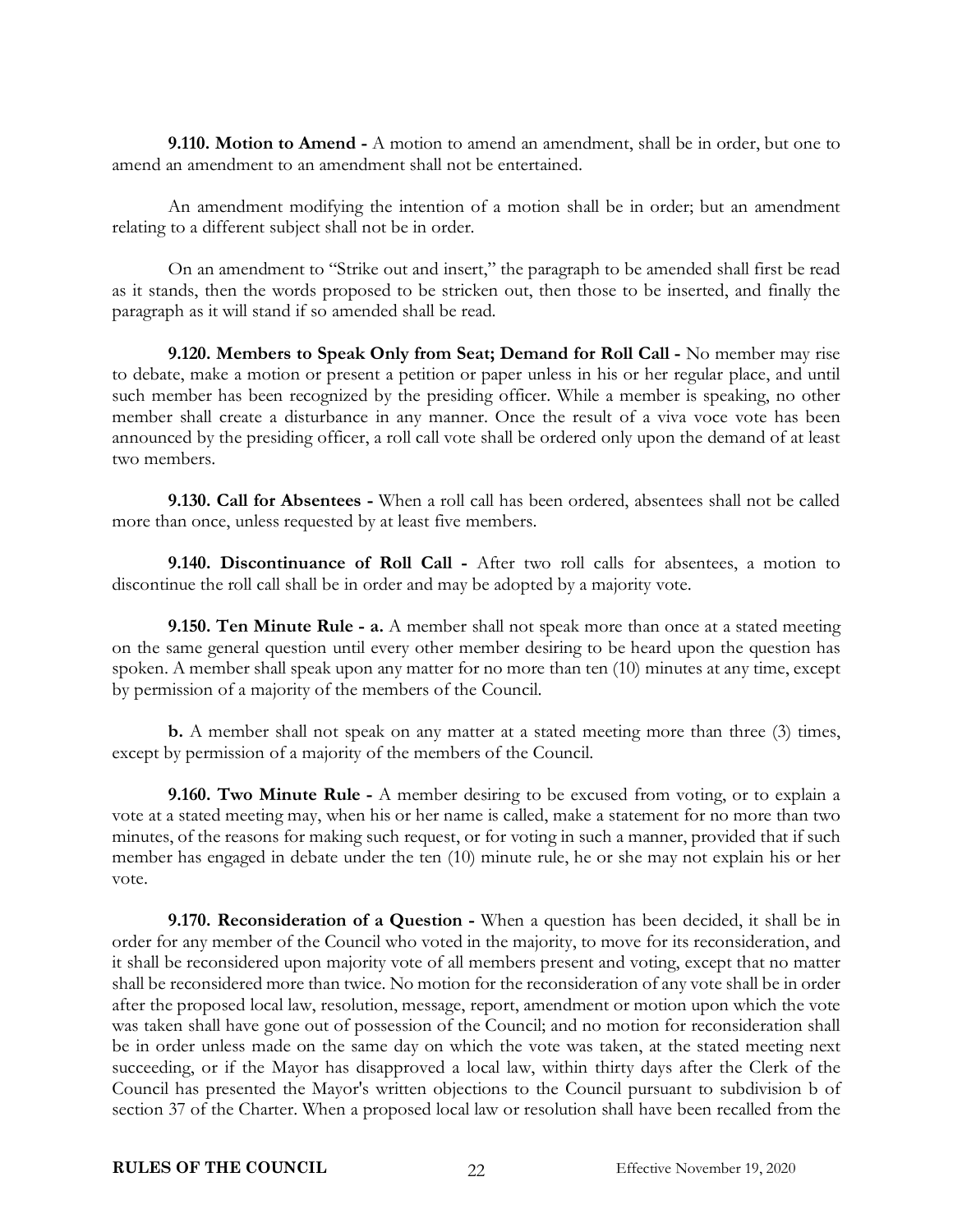Mayor by the Council, a motion for reconsideration may be made by any member who voted in the majority on the original question or the matter may be referred to committee by the Speaker.

**9.180. Debate -** The chairperson of the committee reporting, or his or her designee, shall have the option to open debate. Upon the announcement by the presiding officer that debate is closed, the Minority Leader, or his or her designee, may be the next to the last speaker and close debate for the minority party; the Speaker, or his or her designee, may close debate for the majority party, and shall be the last speaker on any issue.

<span id="page-27-0"></span>**9.190. Questions of Priority -** All questions relating to the priority of business shall be decided without debate.

<span id="page-27-1"></span>**9.200. Personal Privilege -** The right of a member to address the Council on a question of personal privilege shall be limited to cases in which the member's integrity, character or motives are assailed, questioned or impugned.

<span id="page-27-2"></span>**9.210. Discussion of General Orders -** Any member, when recognized by the presiding officer, may speak on any matter on the general order calendar during the period of discussion of general orders. Such member, with the exception of the Minority Leader may speak for no more than a total of two (2) minutes unless permission to extend the time is granted by a majority of the members of the Council present. The Minority Leader shall have up to five (5) minutes to speak on any matter on the general order calendar.

<span id="page-27-3"></span>**9.220. General Discussion -** Any member, when recognized by the presiding officer, may speak on any issue, including any matter being introduced, during the period of general discussion. Such member may enter written materials or prepared statements of no more than five (5) pages into the official record or may speak for no more than a total of two (2) minutes unless permission to extend the time is granted by a majority of the members of the Council present.

<span id="page-27-4"></span>**9.225. Discussion of resolutions -** Any Member, when recognized by the Presiding Officer, may speak on any Resolution on the Resolution calendar during the period of discussion of Resolutions. Such Member may speak for no more than a total of one (1) minute unless permission to extend the time is granted by a majority of the members present.

<span id="page-27-5"></span>**9.230. Extension of Remarks into the Council Record -** Members a stated meeting during the period of extension of remarks. At such meeting, copies of such materials or statements shall be provided by such member to all other members and to the presiding officer. Such materials and statements shall become part of the official record of the stated meeting without being read into the record. All such supplemental written materials and prepared statements shall be printed in the official record of the meeting under the caption "Extension of Remarks into the Council Record."

### **CHAPTER X – GENERAL RULES**

<span id="page-27-7"></span><span id="page-27-6"></span>**10.00. When Papers shall be Read -** When the reading of a paper, other than a petition, is called for, and the same is objected to by any member, the question whether the paper shall be read shall be determined by a majority vote without debate.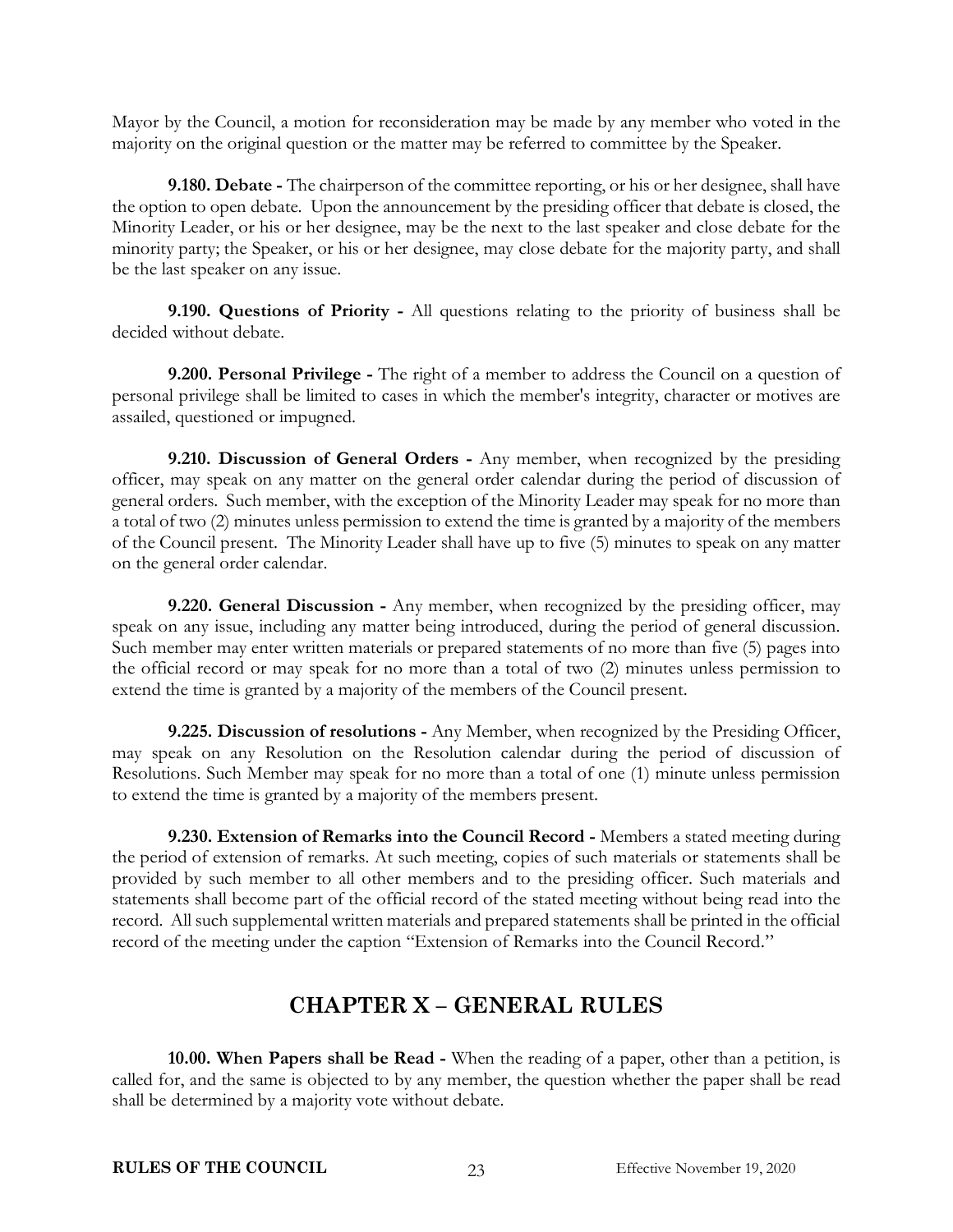<span id="page-28-0"></span>**10.10. Automatic Removal from Consideration -** When a Council Member, for any reason whatsoever, ceases to be a member of the Council, all pending proposed local laws and resolutions individually sponsored by such member, and all pending Mayor's vetoes after the expiration of the legal time limit within which the Council must act, shall automatically be filed, marked off the calendar and removed from any consideration by the committee to which it had been referred. The Legislative Document Unit shall prepare a list of the identifying introduction or resolution numbers for such automatic filing, which list shall appear in the minutes under the heading "Communications from City, county and borough offices."

<span id="page-28-1"></span>**10.20. Amendment or Suspension of Rules -** When recommended by the Committee on Rules, Privileges and Elections, a Rule of the Council may be amended, suspended or rescinded or a new rule added by the majority vote of all the Council Members. However, any Council Member may move to suspend, amend or rescind any rule or to add a new rule, but such motion shall not be in order without the unanimous vote of the Council, unless written notice has been given to each member specifying the purpose of the proposed suspension, amendment, rescission or addition, at least one week in advance, in which case a majority vote shall prevail.

<span id="page-28-2"></span>**10.25. Rule Advisory Opinions -** Any member may request an advisory opinion from the counsel to the Committee on Rules, Privileges and Elections with respect to questions about any Council rule or rules, including any questions relating to compliance therewith.

<span id="page-28-3"></span>**10.30. Absence or Violation of Rules -** In all cases of absence of members during the session of the Council, or of the violation of any of these rules, the members present may censure or suspend the offending member, in such manner or for such period as they deem just.

<span id="page-28-4"></span>**10.40. Video Coverage -** The Council and its committees shall make their public meetings and hearings available for cablecasting and broadcasting, and by live and archived webcast where practicable.

<span id="page-28-5"></span>**10.50. Application of "Robert's Rules of Order, Newly Revised" -** The rules of parliamentary procedure contained in "Robert's Rules of Order, Newly Revised" shall govern the Council in all cases to which they are applicable, and in which they are not inconsistent with the standing rules and orders of the Council.

<span id="page-28-6"></span>**10.60. Nominations, Appointments, Designations, Recommendations: Meetings -** Any committee which schedules a meeting for the purpose of considering the nomination, appointment, designation or recommendation of any individual pursuant to power vested in the Council shall, in its announcement of such meeting, invite the public to be heard with respect to the qualifications of any such individual.

<span id="page-28-7"></span>**10.70. Conflicts of Interest -** All Council Members shall comply with the conflicts of interest provisions of Chapter 68 of the City Charter.

<span id="page-28-8"></span>**10.80. Disorderly Behavior; Sanctions - a.** Members of the Council shall not engage in disorderly behavior, which shall include but is not limited to: willful violation or evasion of any provision of law relating to such Member's discharge of his or her official duties; commission of fraud upon the City; conversion of public property to such Member's own use; knowingly permitting or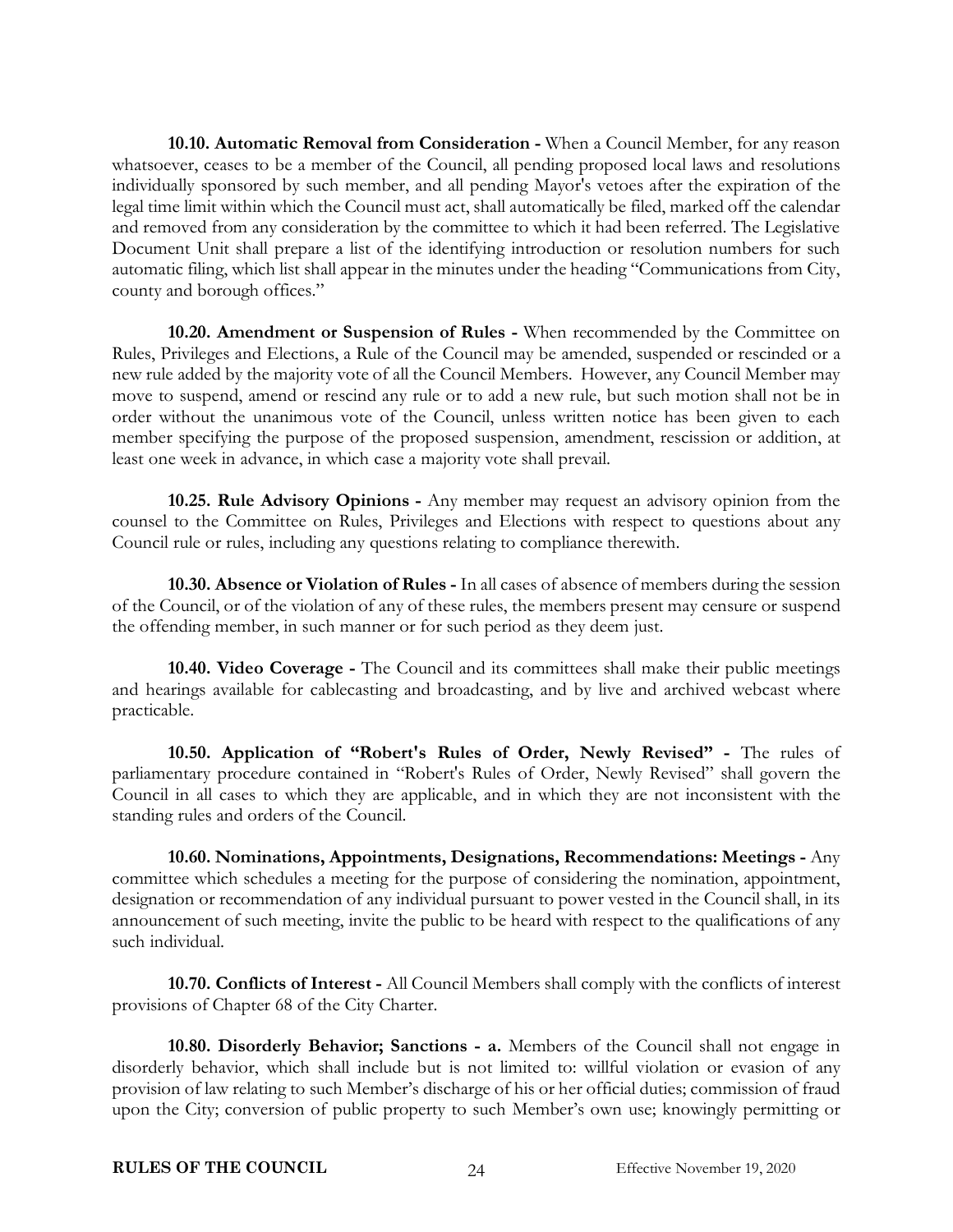allowing by gross culpable conduct, any other person to convert public property; or violation of the Speaker's policy or policies against discrimination and harassment.

**b.** Upon a report by the Standards and Ethics Committee of the Council, finding that a Member has engaged in disorderly behavior as set forth in subdivision (a) of this rule, the Council may impose one or more of the following sanctions:

- 1. Denial or limitation of any right, power, or privilege of the Member; including, but not limited to, the removal of such Member as chairperson of a committee or as a member of a committee;
- 2. Reprimand;
- 3. Censure;
- 4. Fine;
- 5. Expulsion from the Council; and
- 6. Any other sanction determined by the Council to be appropriate.

**c.** The Committee report shall contain a statement of the evidence supporting the Committee's findings and a statement of the Committee's reasons for the recommended sanction.

**d.** All sanctions shall be imposed by a two-thirds vote of all Members.

# <span id="page-29-0"></span>**CHAPTER XI – RULES OF THE LAND USE COMMITTEE**

<span id="page-29-1"></span>**11.00. Membership -** The Land Use Committee shall include at least one member from each borough.

<span id="page-29-2"></span>**11.10. Subcommittees - a.** Jurisdiction **-** The Land Use Committee shall have the following subcommittees: a subcommittee on Zoning and Franchises, a subcommittee on Landmarks, Public Sitings and Dispositions and such others as determined by the Speaker. The Speaker shall determine the jurisdiction of such subcommittees and shall promulgate a list, which the Speaker may amend from time to time, of those matters within the jurisdiction of each subcommittee.

**b. Acting chairs -** The chair of the committee or a subcommittee may appoint a member of the Council to act as a temporary chair to conduct a meeting in the chair's absence.

**c. Land Use Chair -** The chair of the Land Use Committee shall be an ex-officio member of all the subcommittees.

**d. Scheduling subcommittee meetings -** The hearings and meetings of each subcommittee shall be held at the call of the chair of the subcommittee pursuant to the notice and other requirements of section 11.30 and other applicable provisions of law.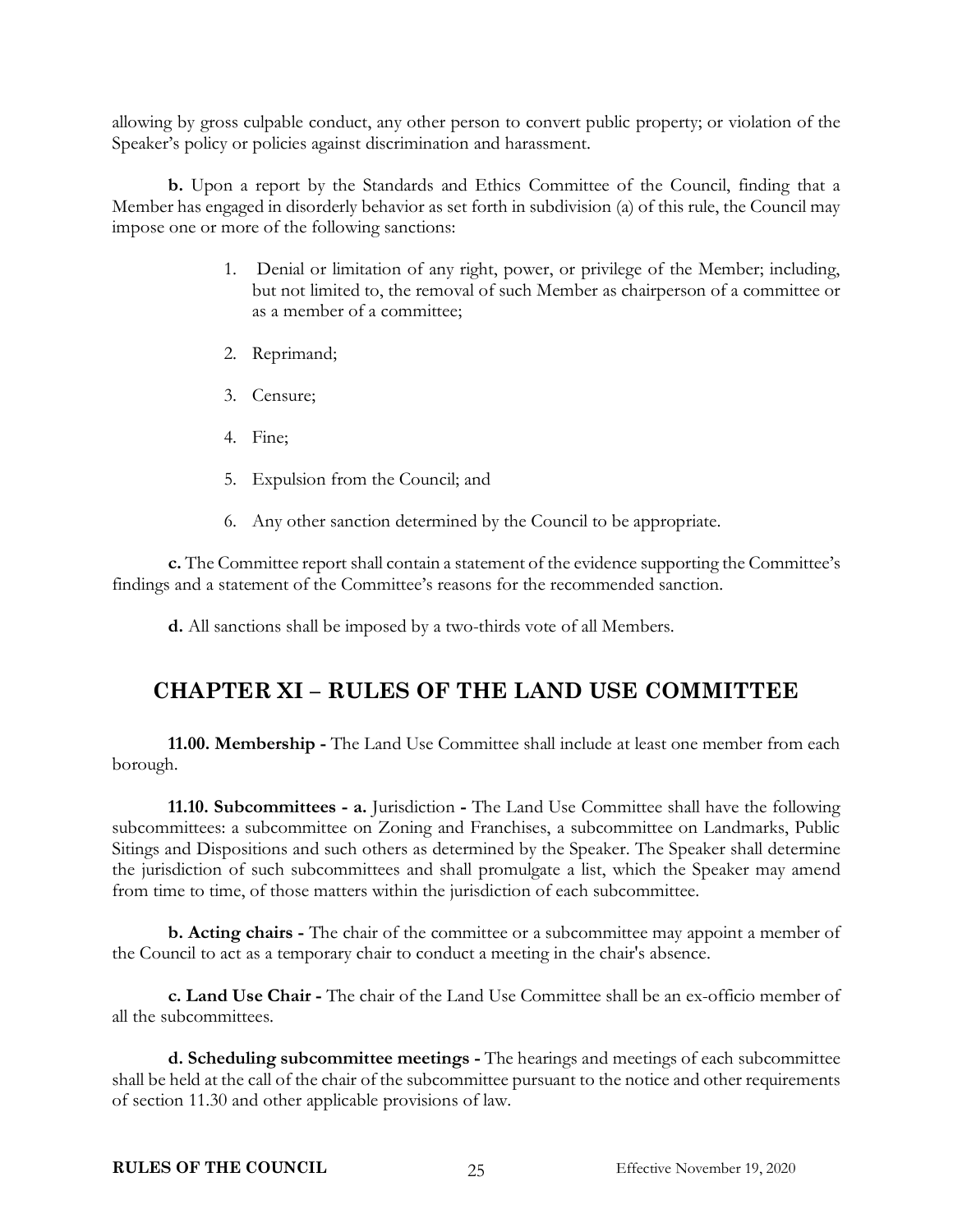**e. Subcommittees to observe statutory clocks -** Each subcommittee shall consider and take action on all matters referred to the subcommittee pursuant to a schedule that will enable both the Land Use Committee and the Council to act within any time limits for Council action prescribed by law.

**f. Discharge from subcommittees -** The chair of the Land Use Committee may call-up to the committee any matter referred to a subcommittee if a call-up is necessary to enable the committee and the Council to act on a matter within any time limit for Council action prescribed by law. The Land Use Committee may close the record of the public hearing on any such matter, if the record has not already been closed by the subcommittee.

<span id="page-30-0"></span>**11.20. Referrals to Land Use Committee - a.** Matters to be filed with the Speaker - All matters subject to review by the Council pursuant to chapters 8, 14, 56 and 74 of the City Charter, or other provisions of state or city law, shall be filed with the office of the Speaker. Upon filing, the Speaker shall refer each such matter to the subcommittee that has jurisdiction over the matter in accordance with the list provided for in section 11.10(a). All such referrals shall be made in a timely manner in order to permit the Council to act within any time limits prescribed by law.

**b. Matters subject to call-up -** Matters subject to review by the Council pursuant to section 197-d(b)(3) of the City Charter, or section 20-225 or 20-226 of the Administrative Code shall be subject to the provisions of subdivisions c and d of this section.

**c. Call-up resolutions -** A resolution providing for Council review of a matter pursuant to section 197-d(b)(3) of the City Charter or section 20-225 or 20-226 of the Administrative Code shall be introduced directly to the Council, without referral to a committee or subcommittee; provided, however, that such a resolution may be introduced only if the resolution is sponsored by (i) the Speaker; (ii) seven Council Members; or (iii) by the chair of the Land Use Committee pursuant to subdivision d of this section. Such resolution may be introduced from the date the city planning commission or the department of consumer affairs votes to approve or approve with modifications a matter subject to the provisions of this section, to a date twenty days following the filing of such matter with the Council. Such resolution shall not be subject to debate at a Council meeting. For the purposes of this subdivision, an affected Council district is a district that contains real property that is the subject of the matter to be reviewed. Upon adoption by the Council of a resolution introduced pursuant to this subdivision, the matter that is the subject of the resolution shall be considered by the Land Use Committee and its subcommittees.

**d. Chair call ups of related matters -** If a single project or development involves more than one matter filed with the Council at approximately the same time pursuant to section 197-d(a) of the City Charter and at least one but not all of such related matters are subject to Council review pursuant to sections 197-d(b)(1) or (2), the chair of the Land Use Committee shall introduce directly to the Council, without referral to committee, a resolution providing for Council review pursuant to section 197-d(b)(3) of all such related matters that are not subject to Council review pursuant to sections 197 d(b)(1) or (2). The chair shall introduce all such resolutions promptly upon the filing of such matters with the Council. For purposes of this subdivision, two or more matters shall be deemed to be filed "at approximately the same time" if they are filed with the Council prior to the date on which the Council votes, pursuant to section 197-d(c), on the first of the matters filed. A matter that is the subject of a resolution introduced pursuant to this section shall be referred to the Land Use Committee and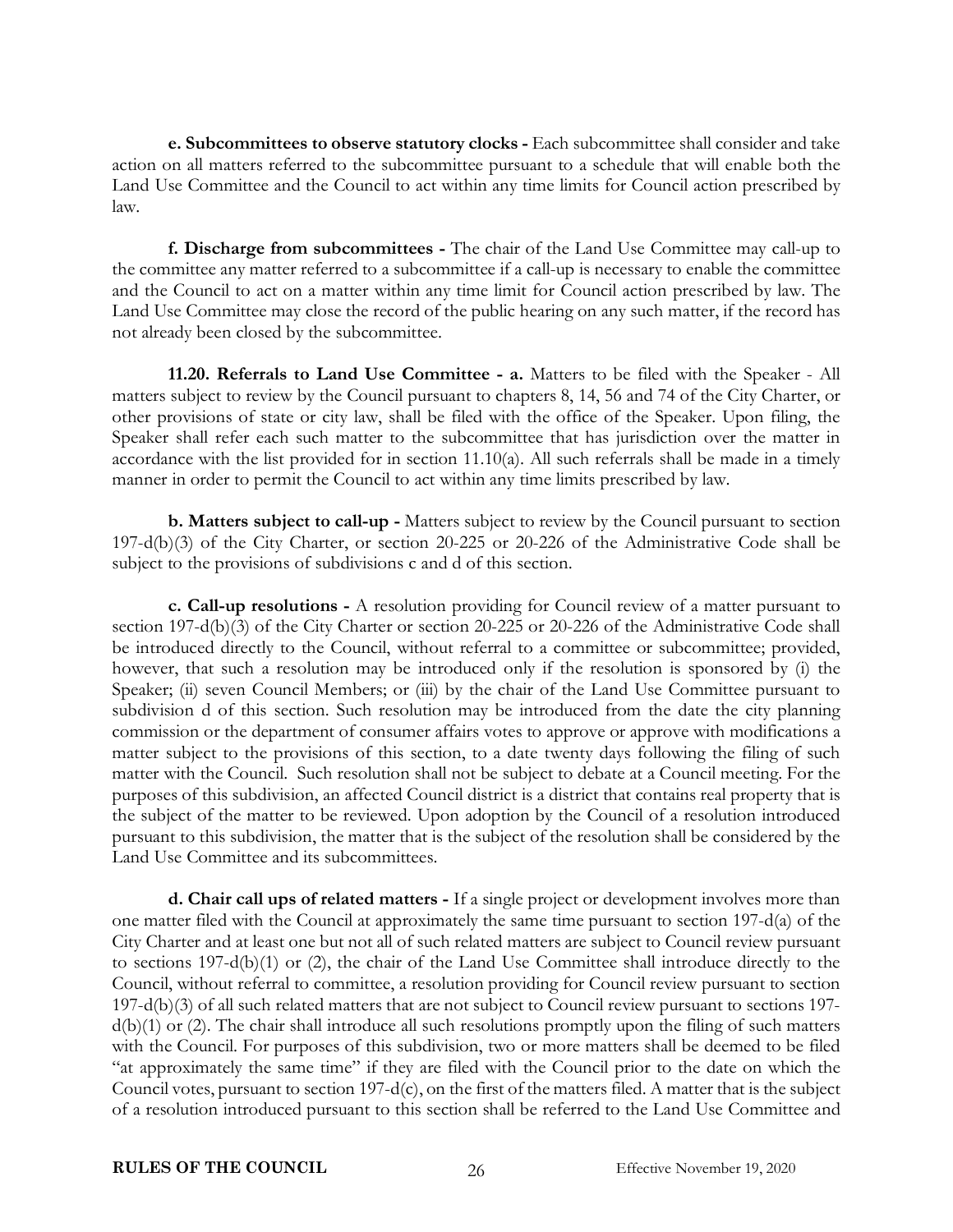its subcommittees together with all related matters as a single package of related matters.

**e. Council overrides of mayoral disapprovals and objections -** A resolution to override a filing by the Mayor pursuant to sections 197-d(f) or 197-d(g) of the City Charter may be introduced by any Council Member at a Council meeting within 10 days of such filing and shall not be referred to the Land Use Committee or its subcommittees.

<span id="page-31-0"></span>**11.30. Calendar and Public Notice - a.** Calendar distribution - The chairs of the Land Use Committee and the subcommittees shall cause to be prepared a regular calendar of the meetings of the Land Use Committee and each of its subcommittees. The calendar shall be posted on the Council's website, electronically delivered to each Council Member, borough president and community board, and made available to the public free of charge at City Hall. Each calendar shall indicate the meetings of the committee and the subcommittees at which each matter is scheduled for public hearing or consideration. The failure to include a matter in the calendar shall not bar the committee and its subcommittees from holding a public hearing on or voting with respect to the matter, provided the notice requirements of these rules and applicable law have been satisfied.

**b. Additional meetings -** The chair of the Land Use Committee may call meetings of the Land Use Committee in addition to those meetings on the calendar, and the chair of a subcommittee may call meetings of the subcommittee in addition to those meetings on the calendar, pursuant to the notice and other requirements of this section and the other applicable provisions of these rules.

**c. Public notice -** The time and place of each Land Use Committee and subcommittee meeting shall be posted on the Council's website. In addition, public notice of all public hearings of the Council, the Land Use Committee and its subcommittees required pursuant to section 197-d of the City Charter shall be published in the City Record not less than five days prior to such hearing. The public notice requirements of this subdivision are in addition to any other public notice requirements of these rules and applicable law.

<span id="page-31-1"></span>**11.40. Public Hearings - a.** Subject matter - Each subcommittee shall hold on behalf of the Council all public hearings required by law with respect to matters referred to the subcommittee pursuant to rule 11.20. The Land Use Committee shall hold on behalf of the Council all public hearings required by law with respect to matters referred to the committee, which have not been the subject of a subcommittee hearing. If a number of matters relating to a single project or development are filed at the same time pursuant to section 197-d of the City Charter and such matters fall within the jurisdiction of more than one subcommittee, there shall be a single hearing on such related matters. The Speaker shall determine whether the public hearing on such related matters shall be held by the Land Use Committee or by a subcommittee.

**b. Appearances -** Each person who submits an appearance form at a public hearing on an item referred to the Land Use Committee or its subcommittees pursuant to Rule 11.20 shall be given the opportunity to speak. The Council Member presiding at a public hearing of the Land Use Committee or a subcommittee may establish a time limit for all members of the public speaking at such hearing.

**c. Record -** The Land Use Committee and its subcommittees shall make available to all Council Members the record of all public hearings of the committee and its subcommittees with respect to matters referred to the committee pursuant to section 11.20. The record of a public hearing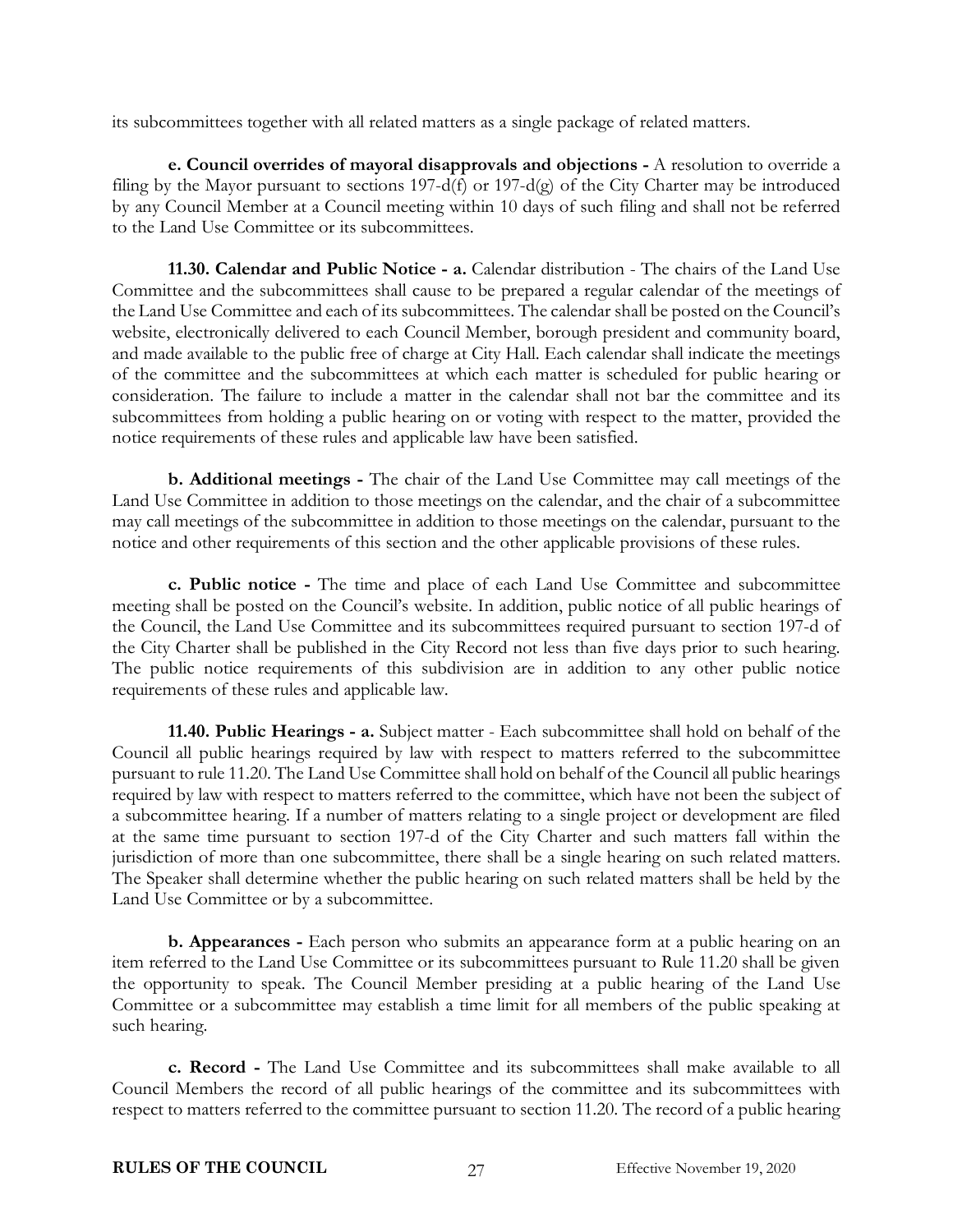of the committee or its subcommittees shall consist of a list of the names and affiliations of the speakers at the hearing, each speaker's indication (on a form provided for that purpose) of support or opposition to the matter under consideration, any written statements offered by speakers, any other documents introduced on the record at the hearing, and any transcripts of the hearing. As far in advance as is practicable of consideration by the full Council of any such matter, copies of the items in the record and of materials filed with the Council pursuant to chapters 8, 14, 56 and 74 of the City Charter, or other applicable law, shall be made available to Council Members on an ongoing basis. All such materials and any related subcommittee and committee reports shall be made available to the public for inspection by appointment.

<span id="page-32-0"></span>**11.50. Voting - a.** Majority of all members required **-** All Land Use Committee and subcommittee determinations shall be on the affirmative roll call vote of not less than a majority of all the members of the committee or subcommittee excluding ex-officio members. The chair of the Land Use Committee may vote on matters before a subcommittee only if the chair's vote is required to break a tie.

**b. Closing hearings -** Neither the Land Use Committee nor its subcommittees shall vote on a matter until the record of any public hearing required by law on such matter has been closed by the committee or subcommittee.

<span id="page-32-1"></span>**11.60. Discharge of Committee - a.** Notwithstanding anything to the contrary in these rules, the Council shall not act upon a matter referred to the Land Use Committee or its subcommittees pursuant to section 11.20 until the committee has reported thereon, except as provided in this section. Any matter referred to the Land Use Committee or its subcommittees for which, by law, there is a time limit for action by the Council, shall be deemed to be discharged from further consideration by the committee and its subcommittees at the last stated meeting of the Council preceding the expiration of such time limit.

**b. Withdrawal -** A matter filed with the Council shall be deemed withdrawn if the applicant files or causes the filing of a written statement that the application is withdrawn with the chair of the subcommittee or committee to which the matter was referred, the staff of the Land Use Committee, the Speaker of the Council, or the Council Member representing the affected district. Such statement may be submitted by e-mail. Upon the filing of such a statement, the application in question shall be void, the committee and its subcommittees shall be discharged from further consideration of the matter, and no further processing of such application shall be undertaken by the Council. The Council may vote to file a matter discharged pursuant to this subdivision at any subsequent stated meeting.

**c. Record closed upon discharge -** Upon discharge of a matter from the Land Use Committee pursuant to this section, the record of the public hearing on such matter shall be deemed closed if the record has not been closed by the committee.

<span id="page-32-2"></span>**11.70. Action by Resolution Action -** The Council shall act by resolution with respect to all matters subject to review by the Council, pursuant to chapters 8, 14, 56 and 74 of the City Charter or otherwise subject to the review of the Land Use Committee pursuant to Rule 11.20.

<span id="page-32-3"></span>**11.80. Time Provisions -** If the time period for Council action set forth in any applicable provision of law ends on a Saturday, Sunday or public holiday, the expiration date shall be extended until the next business day in accordance with the provisions of Section 20 of the New York State